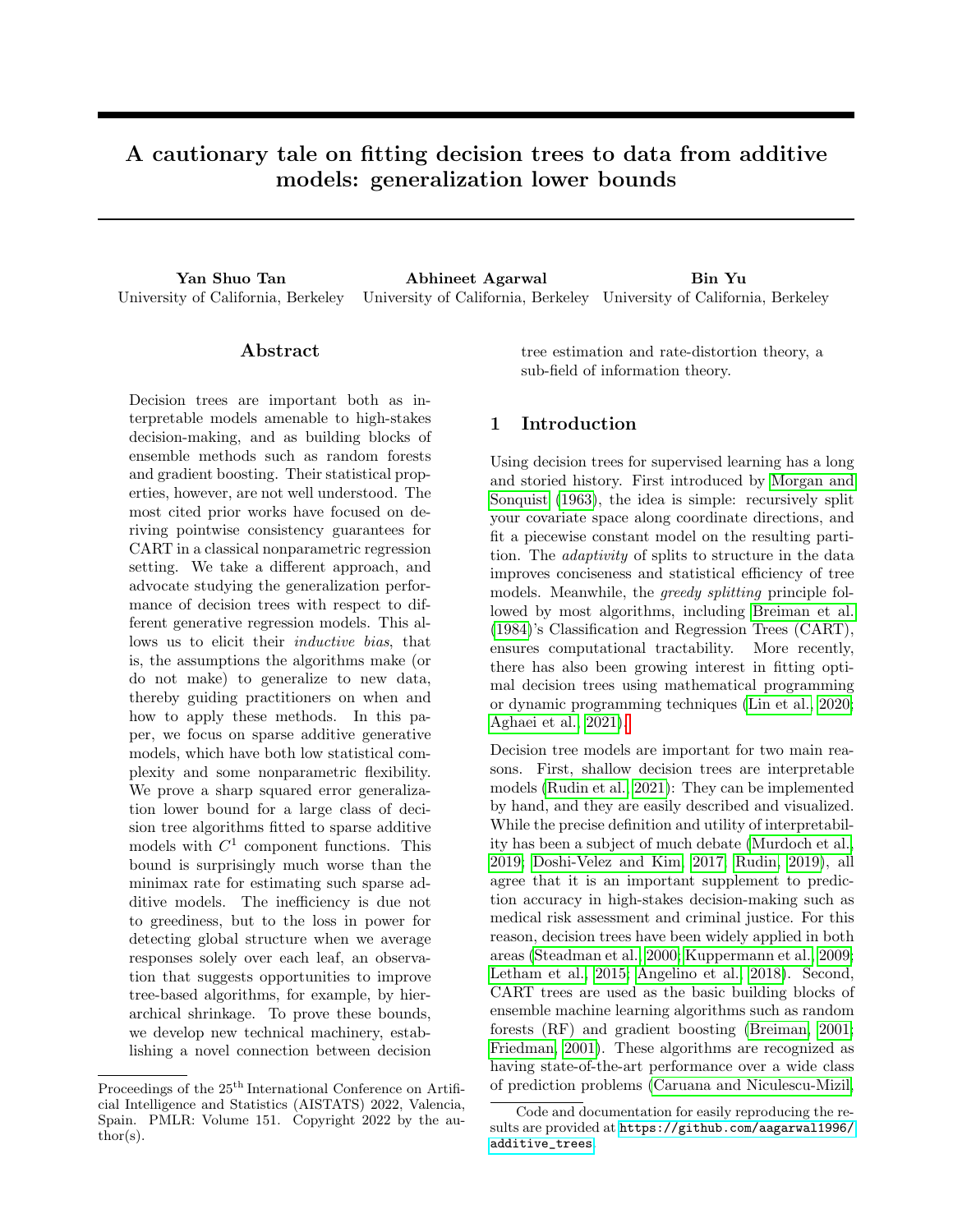[2006;](#page-8-5) [Caruana et al., 2008;](#page-8-6) Fernández-Delgado et al., [2014;](#page-8-7) [Olson et al., 2018\)](#page-9-9), and receive widespread use, given their implementation in popular machine learning packages such as ranger [\(Wright et al., 2017\)](#page-10-0), scikit-learn [\(Pedregosa et al., 2011\)](#page-9-10) and xgboost [\(Chen and Guestrin, 2016\)](#page-8-8). Random forests in particular have also shown promise in scientific applications, for example in discovering interactions in genomics [\(Boulesteix et al., 2012;](#page-8-9) [Basu et al., 2018\)](#page-8-10).

Because of the centrality of decision trees in the machine learning edifice, it is all the more surprising that there has been relatively little theory on their statistical properties. In the regression setting, some of the most cited prior works have focused on deriving pointwise *consistency* guarantees for CART when assuming that the conditional mean function is Lipschitz continuous [\(Biau, 2012;](#page-8-11) [Wager and Athey, 2018\)](#page-10-1). Unfortunately, each is forced to modify the splitting criterion in the algorithm to ensure that the mesh of the learnt partition shrinks to zero. [Scornet et al.](#page-9-11) [\(2015\)](#page-9-11) proved the first consistency result for the unmodified CART algorithm by replacing the fully nonparametric regression model with an additive regression model [\(Fried](#page-8-12)[man et al., 2001\)](#page-8-12). This generative assumption simplifies calculations by avoiding some of the complex dependencies between splits that may accumulate during recursive splitting. Moreover, it prevents the existence of locally optimal trees that are not globally optimal, which would otherwise trip up greedy methods such as CART. [Klusowski](#page-9-12) [\(2020,](#page-9-12) [2021\)](#page-9-13) has extended this analysis to sparse additive models, showing that when the true conditional mean function depends only on a fixed subset of s covariates, CART is still consistent even when the total number of covariates is allowed to grow exponentially in the sample size. This adaptivity to sparsity somewhat alleviates the curse of dimensionality, and partially explains why CART and RF are often preferred in practice to k-nearest neighbors.

As natural generalizations of linear models, additive models simultaneously have low statistical complexity and yet sufficient nonparametric flexibility required to describe some real world datasets well. Moreover, if the component functions are not too complex, additive models have aspects of interpretability [\(Rudin et al.,](#page-9-2) [2021\)](#page-9-2). Unsurprisingly, they have accumulated a rich statistical literature [\(Hastie and Tibshirani, 1986;](#page-9-14) [Sad](#page-9-15)[hanala and Tibshirani, 2019\)](#page-9-15). While the previously discussed works have proved consistency for CART on additive regression models, it is also important to compute rate upper and lower bounds for the generalization error of CART and other decision tree algorithms. This would allow us to compare their performance with that of specially tailored algorithms such as backfitting [\(Breiman and Friedman, 1985\)](#page-8-13), and hence understand whether the inductive biases of decision trees are able to fully exploit the structure present in additive models.

#### 1.1 Main contributions

In this paper, we provide generalization lower bounds for a large class of decision trees, which we call ALA, when fitted to data generated from sparse additive models. We define an ALA tree as one that learns an axis-aligned partition of the covariate space, and makes predictions by averaging the responses over each leaf. We call this second aspect leaf-only averaging. In addition, we will assume for analytical reasons that our trees are honest, which means that one sample is used to learn the partition, and a separate sample is used to estimate the averages over each leaf [\(Athey and Im](#page-8-14)[bens, 2016\)](#page-8-14). CART is an example of an ALA tree, and so are most (but not all) decision tree algorithms used in practice. The reason we consider this level of generality is to remove the effect of greediness that has dominated the analysis of CART thus far, and to argue that leaf-only averaging subtly introduces its own inductive bias.

We show that when the true conditional mean function is a sparse additive model with  $s C<sup>1</sup>$  univariate component functions, no honest ALA tree, even one that has oracle access to the true conditional mean function, can perform better than  $\Omega\left(n^{-\frac{2}{s+2}}\right)$  in expected  $\ell_2$  risk. This is the  $\ell_2$  minimax rate for nonparametric estimation of  $C<sup>1</sup>$  functions in s dimensions [\(Stone, 1982\)](#page-10-2). In contrast, if each univariate component function in the model is assumed to be  $C^1$ , the minimax rate for sparse additive models scales as  $\max\left\{\frac{s\log(d/s)}{n}\right\}$  $\frac{d(s)}{n}, \frac{s}{n^{2/3}}\}$ [\(Raskutti et al., 2012\)](#page-9-16). As such, while it is possible to achieve a prescribed error tolerance with  $\tilde{O}(s^{3/2})$  samples via convex programming, ALA trees have a sample complexity that is at least exponential in s, which means that they needlessly suffer from the curse of dimensionality. The intuitive explanation for this inefficiency is that by ignoring information from other leaves when making a prediction, leaf-only averaging creates an inductive bias against global structure.

As far as we know, this paper is the first to establish algorithm-specific lower bounds for CART or any other decision tree algorithm. More broadly, algorithmspecific lower bounds can be challenging in the machine learning literature because they require specialized techniques instead of relying on a general recipe (as is the case with minimax lower bounds). Additionally, we show that the rate lower bound is achievable using an oracle partition. We also obtain a lower bound for additive models over Boolean features, which surprisingly, has a very different form. We note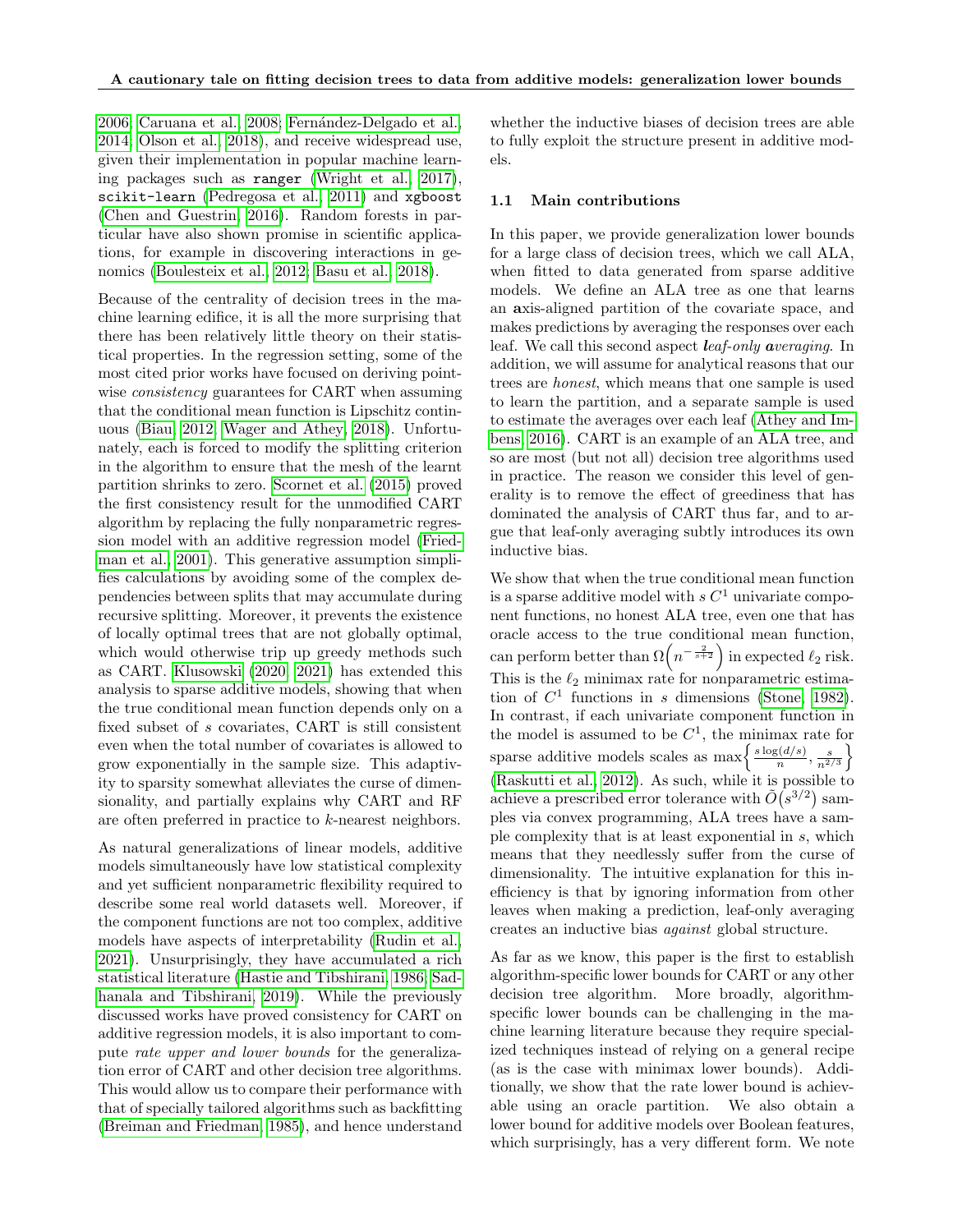that [Tang et al.](#page-10-3) [\(2018\)](#page-10-3) proved sufficient conditions under which honest random forest estimators are inconsistent for special regression functions using [Stone](#page-9-17) [\(1977\)](#page-9-17)'s adversarial construction. This construction does not produce additive functions. Theirs is the only other work we know of that provides negative results for tree-based estimators. On the other hand, they do not compute lower bounds, and their conditions either involve unrealistic choices of hyperparameters, or pertain to properties of trees after they are grown, such as upper bounds on the rate of shrinkage of leaf diameters. It is not clear if or when these conditions hold in practice.

Our results are obtained using novel technical machinery, which are based on two simple insights: First, we show that the variance term of the expected  $\ell_2$  risk scales linearly with the number of leaf nodes. Second, a tree model can be thought of as a lossy code, in which the number of leaves is the size of the code, while the bias term of the risk is simply its *distortion*. This link to rate-distortion theory, a sub-field of information theory [\(Cover and Thomas, 2012\)](#page-8-15), allows us to compute the optimal trade-off between bias and variance to obtain lower bounds. As a happy by-product of our analysis, the first insight yields a better understanding of cost-complexity pruning and minimum impurity decrease procedures that are commonly used with CART to prevent overfitting.

#### 1.2 Other related work

Here, we discuss some other theoretical work on CART that is less directly related to this paper. [Syrgkanis](#page-10-4) [and Zampetakis](#page-10-4) [\(2020\)](#page-10-4) proved generalization upper bounds for CART in a different setting. They considered Boolean features, and imposed some type of submodularity assumption on the conditional mean function. While this subsumes additive models, the authors did not give concrete examples of other models satisfying this assumption. [Scornet](#page-9-18) [\(2020\)](#page-9-18) returned to the additive model setting, and was able to compute explicit asymptotic formulas for the popular mean impurity decrease (MDI) feature importance score. [Behr](#page-8-16) [et al.](#page-8-16) [\(2021\)](#page-8-16) formulated a biologically-inspired discontinuous nonlinear regression model, and showed that CART trees can be used to do inference for the model. We refer the reader to several excellent survey papers for a fuller description of the literature [\(Loh, 2014;](#page-9-19) [Biau and Scornet, 2016;](#page-8-17) [Hooker and Mentch, 2021\)](#page-9-20).

#### 2 Preliminaries

We work with the standard regression framework in supervised learning, and assume a generative model

<span id="page-2-0"></span>
$$
y = f(\mathbf{x}) + \epsilon \tag{1}
$$

where the feature vector  $x$  is drawn from a distribution  $\nu$  on a subset  $\mathcal{X} \subset \mathbb{R}^d$ , while the responses y are real-valued, and  $\epsilon$  is a noise variable that is mean zero when conditioned on x. We assume that the noise is homoskedastic, and denote  $\sigma^2 := \mathbb{E}\{\epsilon^2 \mid \mathbf{x}\}.$  In this paper,  $\mathcal X$  will either be the unit-length cube  $[0, 1]^d$  or the hypercube  $\{0,1\}^d$ . An *additive model* is one in which we can decompose the conditional mean function as the sum of univariate functions along each coordinate direction:

<span id="page-2-3"></span>
$$
f(\mathbf{x}) = \sum_{j=1}^{d} \phi_j(x_j).
$$
 (2)

We are given a training set  $\mathcal{D}_n$  =  $\{(\mathbf{x}^{(1)},y^{(1)}), \dots (\mathbf{x}^{(n)},y^{(n)}\}$ )} comprising independent samples that are drawn according to the model  $(1).<sup>1</sup>$  $(1).<sup>1</sup>$  $(1).<sup>1</sup>$  $(1).<sup>1</sup>$ 

A cell  $\mathcal{C} \subset \mathcal{X}$  is a rectangular subset. If  $\mathcal{X} = [0,1]^d$ , this means that it can be written as a product of intervals:  $C = [a_1, b_1] \times [a_2, b_2] \times \cdots \times [a_d, b_d]$ . If  $\mathcal{X} = \{0,1\}^d$ , this means that it is a subcube of the form  $\mathcal{C}(S, \mathbf{z}) = {\mathbf{x} \in \{0, 1\}^d : x_j = z_j \text{ for } j \in S}$  where  $S \subset [d]$  is a subset of coordinate indices. Given a cell C and a training set  $\mathcal{D}_n$ , let  $N(C) = |\{i : \mathbf{x}^{(i)} \in C\}|$ denote the number of samples in the cell.

A partition  $\mathfrak{p} = \{C_1, \ldots, C_j\}$  is a collection of cells with disjoint interiors, whose union is the entire space  $X$ . Given the training set  $\mathcal{D}_n$ , every partition yields an estimator  $\hat{f}(-; \mathfrak{p}, \mathcal{D}_n)$  for f via leaf-only averaging: For every input x, the estimator outputs the mean response over the cell containing x. In other words, we define

$$
\widehat{f}(\mathbf{x}; \mathfrak{p}, \mathcal{D}_n) \coloneqq \sum_{\mathcal{C} \in \mathfrak{p}} \Big( \frac{1}{N(\mathcal{C})} \sum_{\mathbf{x}^{(i)} \in \mathcal{C}} y^{(i)} \Big) \ \mathbf{1}\{\mathbf{x} \in \mathcal{C}\}.
$$

We will use the convention that if  $N(\mathcal{C}) = 0$ , then we set  $\frac{1}{N(\mathcal{C})}\sum_{\mathbf{x}^{(i)}\in\mathcal{C}}y^{(i)}=0$ . We call such an estimator an ALA tree. [2](#page-2-2)

Note that decision tree algorithms that make non-axisaligned splits do not yield partitions, though this is not

<span id="page-2-1"></span><sup>1</sup>Sample indices will be denoted using superscripts, while subscripts will be reserved for coordinate indices.

<span id="page-2-2"></span><sup>2</sup>Certain partitions cannot be obtained by recursive binary partitioning. This distinction is not important for our analysis, so we will slightly abuse terminology in calling these estimators trees.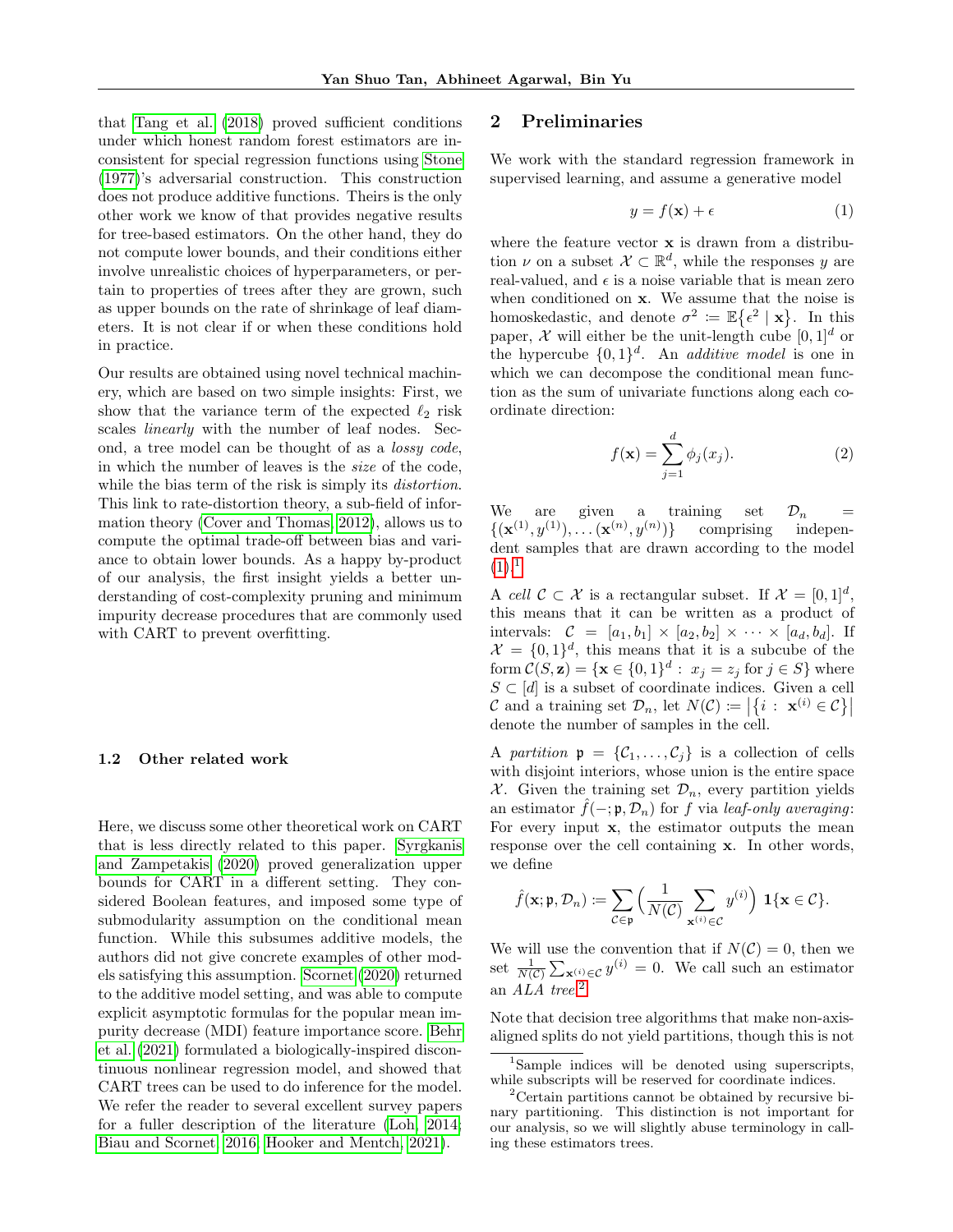the case for CART and most other algorithms popularly used today. In this definition, we have also kept the partition fixed, whereas decision tree algorithms learn a data-adaptive partition. Having a fixed partition, however, is in keeping with our setting of honest decision trees: We assume that the partition  $\mathfrak{p} = \mathfrak{p}(\mathcal{D}'_m)$  has been learnt using a separate dataset  $\mathcal{D}'_m$  that we are conditioning on. Furthermore, we note that any lower bounds that hold conditionally on  $\mathcal{D}'_m$ will also hold unconditionally.

The squared error risk, or generalization error of an estimator  $f$  for  $f$  is defined as

$$
\mathcal{R}(\hat{f}) \coloneqq \mathbb{E}_{\mathbf{x} \sim \nu} \left\{ \left( \hat{f}_n(\mathbf{x}) - f(\mathbf{x}) \right)^2 \right\}.
$$

We are interested in the smallest possible risk of an ALA tree. To rule out irregularities that happen when some cell  $\mathcal C$  does not contain any samples from the training set  $\mathcal{D}_n$ , we need to ensure that the cells are not too small. We say that a partition  $\mathfrak p$  is *permissible* if for every cell  $C \in \mathfrak{p}$ , we have  $\nu\{\mathcal{C}\} \geq \frac{1}{n}$ . This is a reasonable assumption, as we should expect each cell to contain at least one sample point. Finally, given a conditional mean function  $f$ , we define the *oracle* expected risk for ALA trees to be

$$
\mathcal{R}^*(f,\nu,n) \coloneqq \inf_{\mathfrak{p}} \mathbb{E}\Big\{ R(\hat{f}(-;\mathfrak{p},\mathcal{D}_n) \Big\} \tag{3}
$$

where the infimum is taken over all permissible partitions.

## 3 A bias-variance risk decomposition for ALA trees

Our main results rely on two key ingredients: A biasvariance decomposition of the expected risk for ALA trees, and a connection to information theory. We state the former as follows.

<span id="page-3-0"></span>Theorem 3.1 (Bias-variance decomposition of expected risk). Assume the regression model [\(1\)](#page-2-0). Given a permissible partition  $p$  and a training set  $\mathcal{D}_n$ , the expected risk satisfies the following lower and upper bounds:

<span id="page-3-1"></span>
$$
\mathbb{E}\mathcal{R}(\hat{f}(-;\mathfrak{p},\mathcal{D}_n)) \ge \sum_{\mathcal{C}\in\mathfrak{p}} \text{Var}\{f(\mathbf{x}) \mid \mathbf{x}\in\mathcal{C}\}\nu\{\mathcal{C}\} + \frac{|\mathfrak{p}|\sigma^2}{2n},\tag{4}
$$

$$
\mathbb{E}\mathcal{R}(\hat{f}(-;\mathfrak{p},\mathcal{D}_n)) \le 7 \sum_{\mathcal{C}\in\mathfrak{p}} \text{Var}\{f(\mathbf{x}) \mid \mathbf{x} \in \mathcal{C}\} \nu\{\mathcal{C}\}
$$

$$
+ \frac{6|\mathfrak{p}|\sigma^2}{n} + E(\mathfrak{p}), \tag{5}
$$

where

$$
E(\mathfrak{p}) = \sum_{\mathcal{C} \in \mathfrak{p}} \mathbb{E} \{ f(\mathbf{x}) \mid \mathbf{x} \in \mathcal{C} \}^2 (1 - \nu \{\mathcal{C}\})^n \nu \{\mathcal{C}\}.
$$

We make a few remarks about the above theorem. First, we draw attention to its generality: It holds for any conditional mean function and any distribution  $\nu$ on  $X$ , where  $X$  is allowed to be any measurable subset of  $\mathbb{R}^d$ . In fact, inspecting the proof shows that we do not even require the partition to be axis-aligned.

Next, observe that the lower and upper bounds match up to constant factors and an additive error term E for the upper bound. This term is due to each cell receiving possibly zero samples from the training set, and thus can be made arbitrarily small in comparison with the main terms by further constraining the minimum volume of cells in the partition.

The first main term can be thought of as the approximation error or bias, and has the following equivalent representations:

$$
\sum_{\mathcal{C}\in\mathfrak{p}} \text{Var}\{f(\mathbf{x}) \mid \mathbf{x}\in\mathcal{C}\}\nu\{\mathcal{C}\} = \mathbb{E}\{\text{Var}\{f(\mathbf{x}) \mid \mathbf{x}\in\mathcal{C}\}\}
$$

$$
= \mathbb{E}\Big\{\big(f(\mathbf{x}) - \bar{f}_{\mathfrak{p}}(\mathbf{x})\big)^2\Big\},
$$

where  $\bar{f}_{\rm p}$  is the function that takes the value of the conditional mean of f over each cell. In other words, this term is the expected mean square error of the ALA tree if we had infinite data.

The second main term is the contribution from variance, and can be traced to using empirical averages over each cell to estimate the conditional means. The form of this term is striking: It scales linearly with the size of the partition, in direct analogy with the penalty term in cost-complexity pruning [\(Friedman](#page-8-12) [et al., 2001\)](#page-8-12). Furthermore, it precisely quantifies the trade off between bias and variance when splitting a cell  $\mathcal C$  in the partition into two children  $\mathcal C_L$  and  $\mathcal C_R$ . The gain in variance is of the order  $\frac{\sigma^2}{n}$  $\frac{\sigma^2}{n}$ , while the reduction in bias is

$$
\operatorname{Var}\{f(\mathbf{x}) \mid \mathbf{x} \in C\} \nu\{C\} - \operatorname{Var}\{f(\mathbf{x}) \mid \mathbf{x} \in C_L\} \nu\{C_L\} - \operatorname{Var}\{f(\mathbf{x}) \mid \mathbf{x} \in C_R\} \nu\{C_R\}.
$$

One can check that this is the population version of the weighted impurity decrease of this split, which is the quantity used to determine splits in CART, and also the value compared against a threshold in early stopping with the minimum impurity decrease criterion. These observations show that both these methods for preventing overfitting in CART attempt to optimize an objective function that is a weighted combination of plug-in estimates of the bias and variance terms in the expected risk decomposition for an honest tree.

<span id="page-3-2"></span>The proof of Theorem [3.1](#page-3-0) and that of a tighter but more complicated version of the decomposition can both be found in Appendix [A.](#page-11-0) In the next two sections, we will see how the decomposition can be used in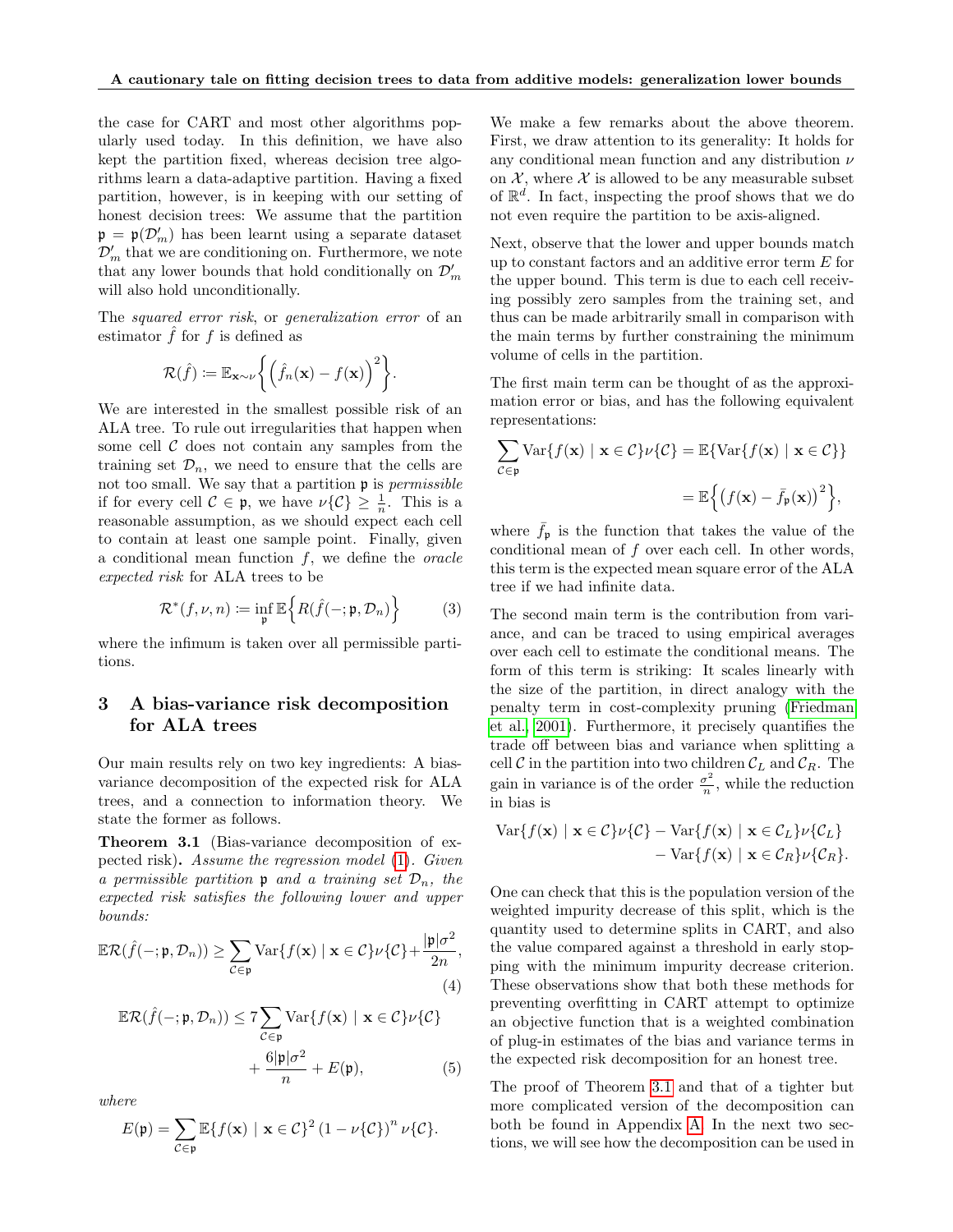conjunction with rate distortion theory to yield lower bounds for additive models.

### 4 Connecting decision trees to rate-distortion theory

The second ingredient we need is supplied by ratedistortion theory. We start by recalling some definitions from [Cover and Thomas](#page-8-15) [\(2012\)](#page-8-15). We will use  $H(-)$ ,  $h(-)$  and  $I(-; -)$  to denote discrete entropy, differential entropy, and mutual information respectively. Let X be a subset of  $\mathbb{R}^d$  as before. Given a vector  $\beta \in \mathbb{R}^d$ , we denote the associated weighted Euclidean norm on X via  $\|\mathbf{x}-\mathbf{y}\|_{\boldsymbol{\beta}}^2 \coloneqq \sum_{j=1}^d \beta_j^2 (x_j - y_j)^2$ . Now let p denote a joint distribution on  $\mathcal{X} \times \mathcal{X}$ . The distortion of p with respect to  $\Vert - \Vert_{\beta}$  is defined as

$$
\delta(p; \beta) := \mathbb{E}_{(\mathbf{x}, \hat{\mathbf{x}}) \sim p} \left\{ \|\mathbf{x} - \hat{\mathbf{x}}\|_{\beta}^2 \right\}.
$$

The *rate distortion function* of the marginal  $p_x$  is defined by

$$
R(D; p_{\mathbf{x}}, \boldsymbol{\beta}) \coloneqq \inf_{p_{\hat{\mathbf{x}}|\mathbf{x}}} I(\mathbf{x}; \hat{\mathbf{x}})
$$

where the infimum is taken over all conditional distributions such that  $\delta(p_{\mathbf{x}}p_{\hat{\mathbf{x}}|\mathbf{x}};\boldsymbol{\beta}) \leq D$ .

In rate-distortion theory, the rate distortion function characterizes the length of a binary code needed to encode a source so that the distortion is not too large. In this paper, it clarifies the trade-off between the bias and variance terms in the decomposition [\(4\)](#page-3-1). Under some independence conditions, we show that the bias term is equivalent to a distortion, while the size of the partition occurring in the variance term is bounded from below by the rate of this distortion. More precisely, we have the following lemma.

<span id="page-4-2"></span>Lemma 4.1 (Rate-distortion bound for oracle expected risk). Assume the regression model [\(1\)](#page-2-0), and that  $\mathcal{X} = \{0,1\}^d$  or  $\mathcal{X} = [0,1]^d$ . Furthermore, assume that the covariates are independent, and that the conditional mean function is linear:  $f(\mathbf{x}) = \boldsymbol{\beta}^T \mathbf{x}$ . Then the oracle expected risk is lower bounded by

<span id="page-4-1"></span>
$$
\mathcal{R}^*(f,\nu,n) \ge \frac{1}{2} \inf_{D>0} \left\{ D + \frac{\sigma^2 2^{R(D;\nu,\beta)}}{n} \right\}.
$$
 (6)

Proof. Consider some permissible partition p. For any cell  $C \in \mathfrak{p}$ , notice that the conditional covariate distribution  $\nu|_{\mathcal{C}}$  also has independent covariates. Let  $\mathbf{x}'$ be an independent copy of x. Using independence, we compute

$$
\operatorname{Var}\{f(\mathbf{x}) \mid \mathbf{x} \in \mathcal{C}\} = \frac{1}{2} \mathbb{E} \left\{ \left(\beta^T (\mathbf{x} - \mathbf{x}')\right)^2 \mid \mathbf{x}, \mathbf{x}' \in \mathcal{C} \right\}
$$

$$
= \frac{1}{2} \mathbb{E} \left\{ \sum_{j=1}^d \beta_j^2 (x_j - x'_j)^2 \mid \mathbf{x}, \mathbf{x}' \in \mathcal{C} \right\}
$$

$$
= \frac{1}{2} \mathbb{E} \{ \|\mathbf{x} - \mathbf{x}'\|_{\beta}^2 \mid \mathbf{x}, \mathbf{x}' \in \mathcal{C} \}
$$

$$
\geq \frac{1}{2} \mathbb{E} \{ \|\mathbf{x} - \mathbf{z}(\mathcal{C})\|_{\beta}^2 \mid \mathbf{x} \in \mathcal{C} \}, \qquad (7)
$$

where  $\mathbf{z}(\mathcal{C}) \coloneqq \arg \min_{\mathbf{x}' \in \mathcal{C}} \mathbb{E} \Big\{ \|\mathbf{x} - \mathbf{x}' \|_{\boldsymbol{\beta}}^2 \mid \mathbf{x} \in \mathcal{C} \Big\}$ .<sup>[3](#page-4-0)</sup> To define a conditional distribution, for each **x**, we let  $p_{\hat{\mathbf{x}}|\mathbf{x}}$ be a Dirac mass at  $\mathbf{z}(\mathcal{C}(\mathbf{x}))$ , where  $\mathcal{C}(\mathbf{x})$  is the cell in p containing  $x$ . Then the bias term in  $(4)$  can be lower bounded by the distortion for the joint distribution  $p = \nu p_{\hat{\mathbf{x}} | \mathbf{x}}$ :

<span id="page-4-3"></span>
$$
\sum_{\mathcal{C}\in\mathfrak{p}} \mathrm{Var}\{f(\mathbf{x}) \mid \mathbf{x}\in\mathcal{C}\}\nu\{\mathcal{C}\} \geq \frac{\delta(p;\boldsymbol{\beta})}{2}.
$$

Meanwhile, notice that  $\hat{\mathbf{x}}$  is a discrete distribution on  $|\mathfrak{p}|$  elements, so we may use the max entropy property of the uniform distribution to write

$$
\log|\mathfrak{p}| \ge H(\hat{\mathbf{x}}) \ge I(\mathbf{x}; \hat{\mathbf{x}}) \ge R(\delta(p; \beta); \nu, \beta).
$$

Plugging these formulas into [\(4\)](#page-3-1) gives the lower bound

$$
\sum_{\mathcal{C}\in\mathfrak{p}} \text{Var}\{f(\mathbf{x}) \mid \mathbf{x}\in\mathcal{C}\}\nu\{\mathcal{C}\} + \frac{|\mathfrak{p}|\sigma^2}{2n}
$$

$$
\geq \frac{\delta(p;\boldsymbol{\beta})}{2} + \frac{\sigma^2 2^{R(\delta(p;\boldsymbol{\beta});\nu,\boldsymbol{\beta})}}{2n}.
$$

Minimizing over all partitions yields [\(6\)](#page-4-1).

 $\Box$ 

We remark that the lemma applies to both continuous and discrete distribution, and may be valid for other subsets  $\mathcal{X} \subset \mathbb{R}^d$ . Next, it is known that rate distortion functions are convex and monotonically decreasing, and one may therefore check that the same applies to the function  $D \mapsto 2^{R(D;\nu,\beta)}$ . As such, the right-hand-side of [\(6\)](#page-4-1) is the solution to a convex optimization problem, and can be solved efficiently in principle. This is especially significant when  $\mathcal X$  is the Boolean cube, because it allows us to turn what is a priori a combinatorial optimization problem into a smooth, convex one.

When  $\beta$  has at least s large coefficients, the independence of the covariates allows us to use standard calculations to bound  $R(D; \nu, \beta)$  from below by elementary

<span id="page-4-0"></span> $3\mathbf{z}(\mathcal{C})$  is the cell centroid when X is the unit length cube, but not when it is the Boolean cube. Furthermore, equality actually holds without the factor of  $1/2$  in the former case.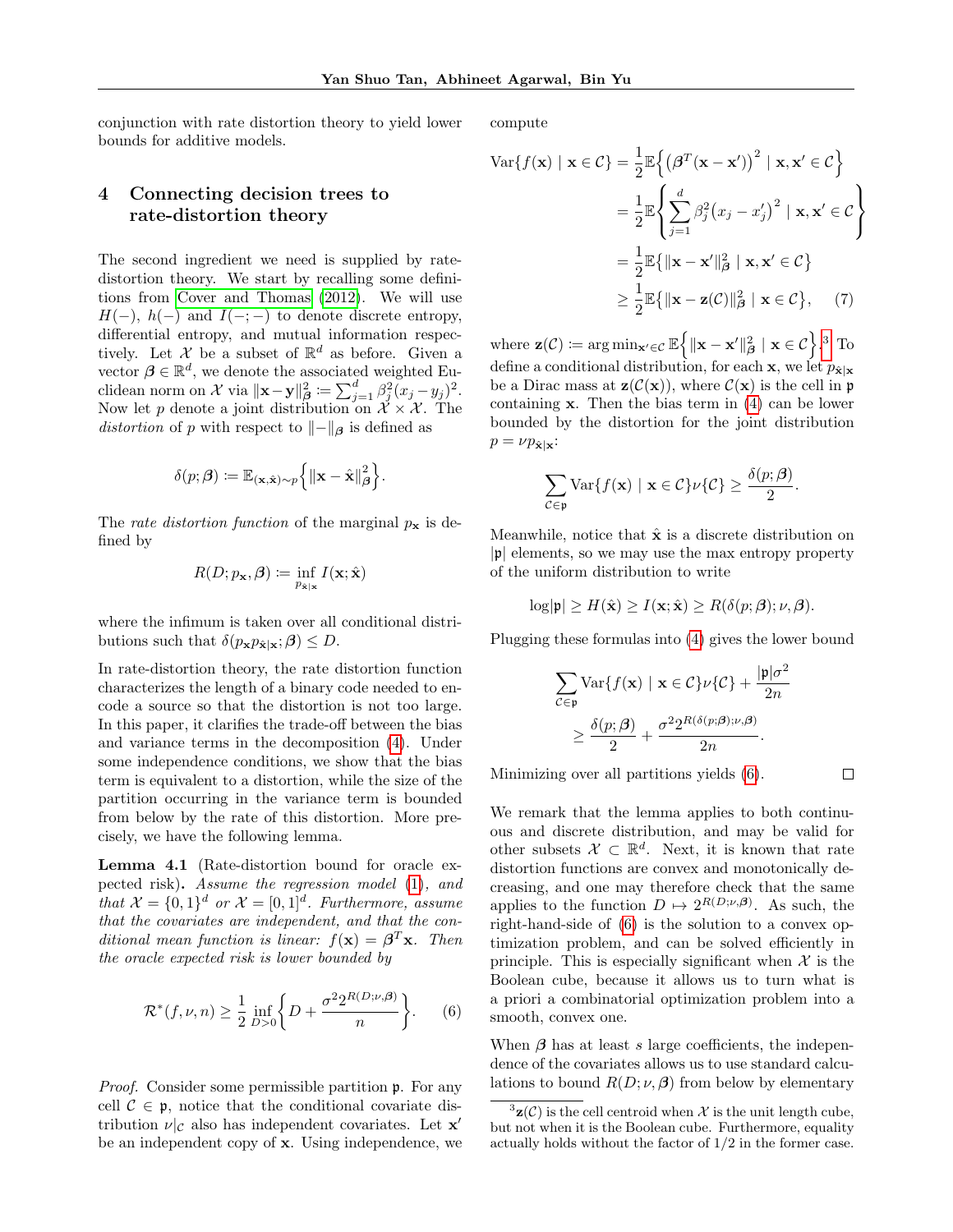functions, therefore giving us a closed-form formula for the oracle expected risk. We state the result for the case where  $\mathcal X$  is the unit length cube, and leave more general versions of the theorem to the next section.

<span id="page-5-2"></span>Theorem 4.2 (Lower bound for linear models). In addition to the assumptions of Lemma [4.1,](#page-4-2) assume that X is the unit length cube  $[0,1]^d$ , and that the covariates each follow some marginal distribution  $\nu_0$ . Suppose there is some subset of coordinates  $S \subset [d]$ of size s such that  $|\beta_i| \geq \beta_0$  for all  $j \in S$ . Then the oracle expected risk is lower bounded by

<span id="page-5-5"></span>
$$
\mathcal{R}^*(f,\nu,n) \geq Cs\beta_0^2 \left(\frac{\sigma^2}{\beta_0^2 n}\right)^{2/(s+2)},\tag{8}
$$

where  $C = \frac{1}{2} (2^{2h(\nu_0)} / \pi e)^{s/(s+2)}$ .

Proof. Combining Lemmas [B.1,](#page-13-0) [B.2,](#page-14-0) and [B.3,](#page-14-1) we know that  $R(D; \nu, \beta)$  is lower bounded by the value of

<span id="page-5-0"></span>
$$
\inf_{\beta_0^2 \sum_{j \in S} D_j \le D} \sum_{j \in S} \left( h(\nu_0) - \frac{1}{2} \log(2 \pi e D_j) \right) \vee 0. \quad (9)
$$

This is a convex optimization problem, and by symmetry over the coordinate indices in  $S$ , it is easy to see that the infimum is achieved at  $D_j = \frac{D}{s\beta_0^2} \vee \frac{2^{2h(\nu_0)}}{2\pi e}$  $2\pi e$ for  $j \in S$ , and  $D_j = \frac{2^{2h(\nu_0)}}{2\pi e}$  $\frac{m(v_0)}{2\pi e}$  for  $j \notin S$ , where  $s = |S|$ . Plugging these into  $(9)$ , we get

<span id="page-5-4"></span>
$$
R(D; \nu, \beta) \ge s \left( h(\nu_0) - \frac{1}{2} \log \left( \frac{2\pi e D}{s \beta_0^2} \right) \right). \tag{10}
$$

As such, we have

$$
D + \frac{\sigma^2 2^{R(D;\nu,\beta)}}{n} \ge D + \frac{\sigma^2 2^{sh(\nu_0)}}{n} \left(\frac{s\beta_0^2}{2\pi e D}\right)^{s/2}.
$$

Differentiating, we easily see that the minimum is achieved at

$$
D = s2^{\frac{2s}{s+2}h(\nu_0)-1} \left(\frac{\beta_0^2}{\pi e}\right)^{s/(s+2)} \left(\frac{\sigma^2}{n}\right)^{2/(s+2)}.
$$

Using this value in [\(6\)](#page-4-1) and dropping the second term then completes the proof.  $\Box$ 

#### <span id="page-5-7"></span>5 Results for additive models

In the previous section, we saw how the bias-variance risk decomposition and an information theoretic argument can be used to obtain a lower bound for oracle expected risk. With a more sophisticated application of the latter, we can derive more powerful results for additive models over both continuous and Boolean feature spaces. We state these results in this section, deferring all proofs to the appendix because of space constraints.

<span id="page-5-3"></span>Theorem 5.1 (Lower bound for additive models on unit length cube). Assume the regression model  $(1)$ , with f be defined as in  $(2)$ , and assume that the covariate space is the unit length cube  $[0,1]^d$ . Suppose  $\phi_j \in C^1([0,1])$  for  $j = 1, \ldots, d$ . Let  $I_1, I_2, \ldots, I_d \subset [0, 1]$  be sub-intervals, and suppose there is some subset of indices  $S \subset [d]$  of size s such  $\text{that } \min_{t \in I_j} |\phi_j'(t)| \geq \beta_0 > 0 \text{ for all } j \in S.$  Denote  $\mathcal{K} = {\mathbf{x} \colon x_j \in I_j \text{ for } j = 1, \dots, d}.$  Assume that  $\nu$  is a continuous distribution with density q, and denote  $q_{min} = \min_{\mathbf{x} \in \mathcal{K}} q(\mathbf{x})$ . Then the oracle expected risk is lower bounded by

<span id="page-5-1"></span>
$$
\mathcal{R}^*(f,\nu,n) \geq Cs\beta_0^2 \left(\frac{\sigma^2}{\beta_0^2 n}\right)^{2/(s+2)},\tag{11}
$$

where  $C = \mu(\mathcal{K}) q_{min}^{s/(s+2)}/12$ .

As mentioned before, the  $\Omega(n^{-2/(s+2)})$  rate in [\(11\)](#page-5-1) is the  $\ell_2$  minimax rate for nonparametric estimation of  $C<sup>1</sup>$  functions in s dimensions [\(Stone, 1982\)](#page-10-2). This is far worse than the minimax rate for estimating sparse additive models, which scales as  $\max\left\{\frac{s\log(d/s)}{n}\right\}$  $\{\frac{s(d/s)}{n}, s\epsilon_n^2(\mathcal{H})\Big\},$ where  $\epsilon_n(\mathcal{H})$  is a quantity that depends only on H and the sample size  $n$  [\(Raskutti et al., 2012\)](#page-9-16).

The theorem is more flexible than Theorem [4.2](#page-5-2) in the following ways: It allows the component functions  $\phi_i$ to be nonlinear, and even have vanishing derivatives everywhere except on an interval, which means [\(11\)](#page-5-1) applies to any nontrivial choice of the  $\phi_i$ 's. Furthermore, unlike Theorem [4.2,](#page-5-2) it does not require the covariates to be independent. Finally, a more general version of the lower bound, stated as Theorem [C.1](#page-17-0) in Appendix [C,](#page-17-1) allows us to provide tighter lower bounds in the case where the  $\beta_j$ 's may be decaying in magnitude rather than having a non-zero lower bound.

These improvements require a different information theoretic argument, which roughly works as follows: First, we derive the maximum volume a cell can have under gradient lower bounds and a prescribed variance constraint (see Lemma [C.3.](#page-18-0)) We then use this to compute the number of cells necessary to cover the portion of  $[0, 1]^d$  over which the the gradient lower bounds hold. As an easy by-product of the above calculations, we also compute the optimal dimensions of a cell under the variance constraint. This allows us to derive matching oracle upper bounds for sparse additive models:

<span id="page-5-6"></span>Proposition 5.2 (Upper bound for sparse additive models on unit length cube). Let f be a sparse additive model, i.e. there is a subset of coordinates  $S \subset [d]$ such that  $f(\mathbf{x}) = \sum_{j \in S} \phi_j(x_j)$ . Assume that the covariate space is the unit length cube  $[0,1]^d$ . Suppose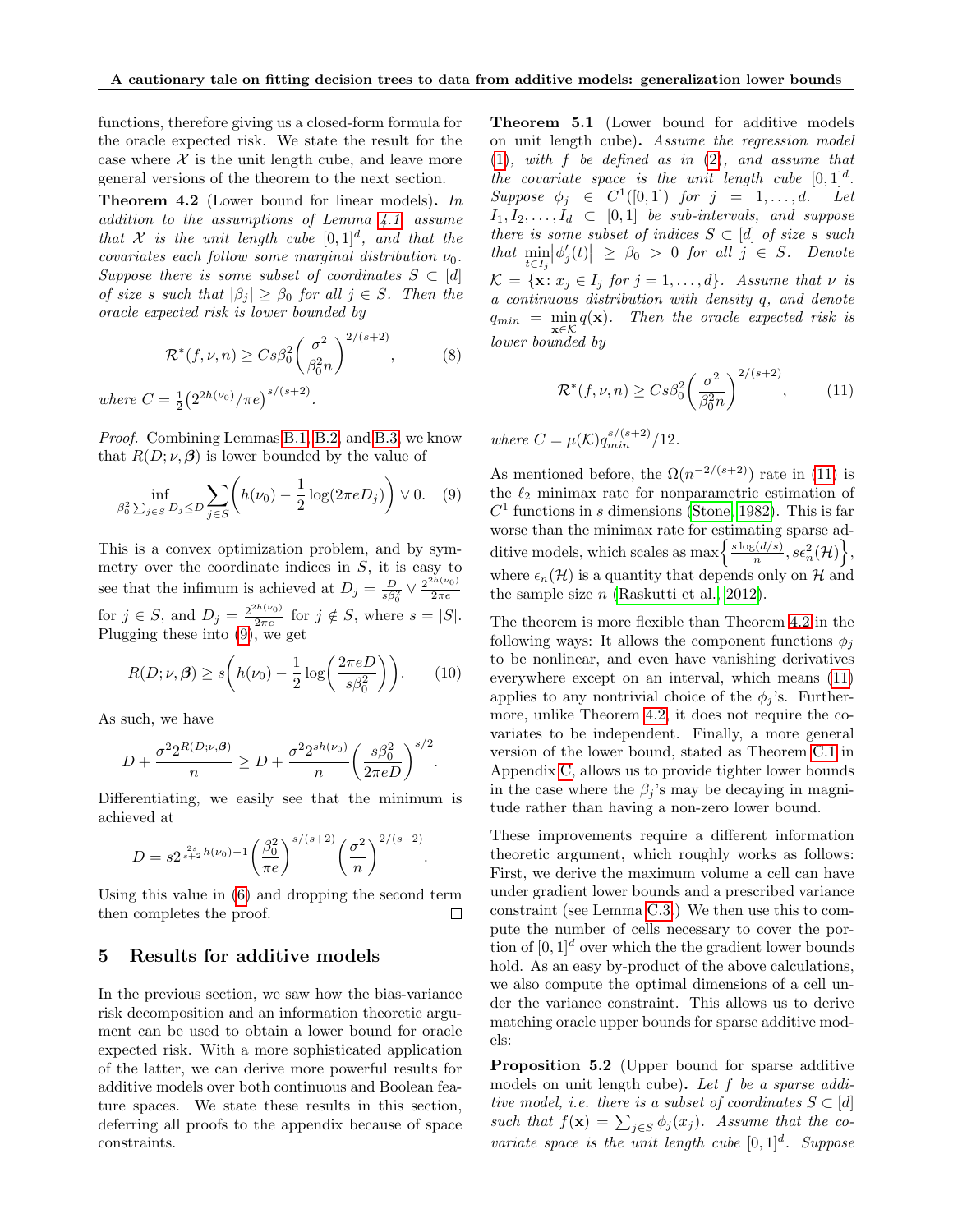

 $\sum_j \beta_j x_j^2 + \epsilon$  with  $\mathbf{x} \sim \text{Unif}([0,1]^d)$ . We show the scaling with respect to n for  $(\mathbf{A})$  s = 10, and  $(\mathbf{B})$  s = 20.. Figure 1: Scaling of the test set error for CART and RF for a sparse sum of squares generative model  $y =$ 

 $\phi_j \in C^1([0,1])$ , and  $\|\phi_j\|_{\infty} \leq \beta_{max}$  for  $j \in S$ . Assume  $\nu$  is a continuous distribution with density q. Then

$$
\limsup_{n \to \infty} \frac{\mathcal{R}^*(f, \nu, n)}{n^{-2/(s+2)}} \le (C s \beta_{max}^2 + 6) \sigma^{2/(s+2)}, \quad (12)
$$

where  $C = 168 ||q||_{\infty}$ .

Our next main result is for additive models over the Boolean cube. Note that all additive models are linear in this setting, and we are thus able to prove this using the original rate-distortion argument.

Theorem 5.3 (Lower bounds for additive Boolean models). Assume the regression model [\(1\)](#page-2-0) and that the conditional mean function is linear:  $f(\mathbf{x}) = \boldsymbol{\beta}^T \mathbf{x}$ . Assume that the covariate space is the hypercube  $\{0,1\}^d$ , and that the covariates are independent, with  $x_j \sim$  $Ber(\pi), 0 \leq \pi \leq \frac{1}{2}, for j = 1, ..., d. Suppose there is$ some subset of coordinates  $S \subset [d]$  of size s such that  $|\beta_i| \geq \beta_0 > 0$  for all  $j \in S$ . Then the oracle expected risk is lower bounded by

<span id="page-6-0"></span>
$$
\mathcal{R}^*(f,\nu,n) \ge \frac{s\beta_0^2}{2} \left( 1 - \left( \frac{2e^s n \beta_0^2}{2^{sH(\pi)} \sigma^2} \right)^{\frac{1}{s-1}} \right). \tag{13}
$$

The form of the lower bound [\(13\)](#page-6-0) is different from that in Theorem [5.1.](#page-5-3) This is due to the fact that we can achieve zero approximation error over the Boolean cube with finitely many cells. As a consequence, while the rate-distortion function in the continuous case [\(10\)](#page-5-4) tends to infinity as  $D$  tends to 0, that in the Boolean case [\(22\)](#page-16-0) tends to a finite number. Our proof of [\(13\)](#page-6-0) does not actually use the sharp rate bound [\(22\)](#page-16-0), and instead approximates it by a more computationally tractable bound [\(23\)](#page-16-1). It is unclear how much slack from this approximation propagates into the final bound [\(13\)](#page-6-0), but it is reassuring that the general <span id="page-6-1"></span>concave down shape of the test error scaling in Figure [3](#page-22-0) is consistent with [\(13\)](#page-6-0). We provide a more general version of the lower bound (Theorem [B.5\)](#page-15-0) in Appendix [B.](#page-13-1)

We examined the empirical validity of each of our main results by simulating the generalization error of treebased algorithms fitted to sparse linear models with both continuous and Boolean features, as well as an additive non-linear sum of squares model with continuous features. We present only results for the sum of squares model as seen in Figure [1](#page-6-1) in the main text of the paper due to space constraints, while the results and experimental design for other experiments can be found in Appendix [D.](#page-21-0) Details of our experimental design and algorithm settings are shown below.

Experimental design: We simulate data via a sparse sum of squares model  $y = \sum_j \beta_j x_j^2 + \epsilon$  with  $\mathbf{x} \sim$ Unif([0, 1]<sup>d</sup>). We varied *n*, but fixed  $d = 50, \sigma^2 = 0.01$ , and set  $\beta_j = 1$  for  $j = 1, ..., s$ , and  $\beta_j = 0$  otherwise, where  $s$  is a sparsity parameter. We ran the experiments with both  $s = 10$  and  $s = 20$ , and plotted the results for each setting in panel A and panel B respectively for all of the figures. We computed the generalization error using a test set of size 500, averaging the results over 25 runs.

Algorithm settings: We fit both honest and nonhonest versions of CART, as well as the non-honest version of RF using a training set of size  $n$ . For the honest version of CART, we use a separate independent sample of size  $n$  to compute averages over each leaf in the tree. Furthermore, if a cell contains no samples from the training data used to do averaging, we search for the closest ancestor node that contains at least one sample and use the average over that node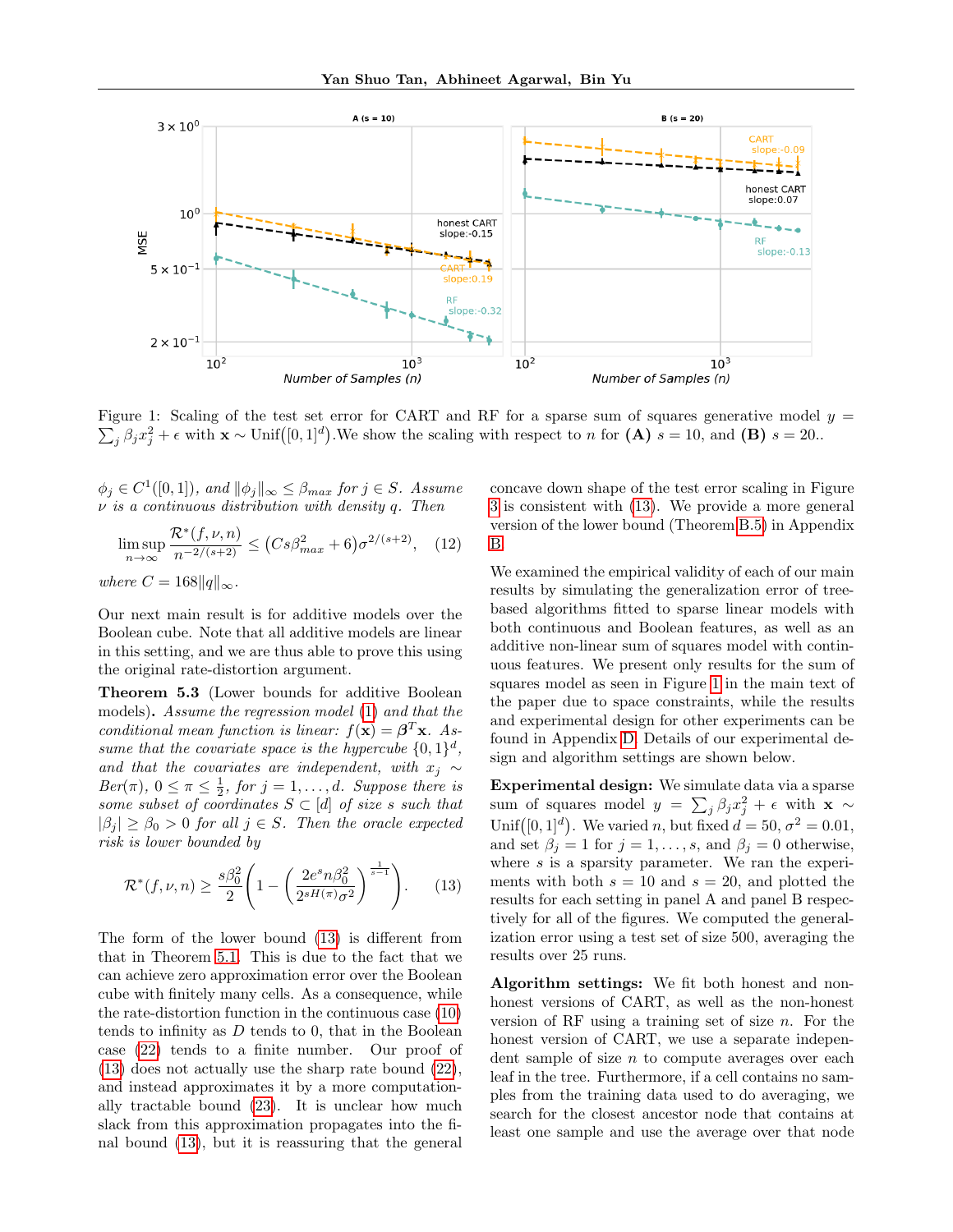to make a prediction. We use min\_samples\_leaf=5 as the stopping condition, although we also ran experiments with cost-complexity pruning and achieved very similar results.

We note that Figures [1](#page-6-1) and [2](#page-21-1) not only give an empirical validation of the theoretical rates in our lower bound, which are 0.17 and 0.09 for  $s = 10$  and 20 respectively, but also indicate that honest CART almost achieves these bounds despite there being no a priori guarantee that CART grows an optimal tree. While the theory does not cover the case of non-honest CART, its test error is worse than that of honest CART, and has a similar rate. An interesting facet of all our simulations is that RF has a markedly faster rate, implying that diverse trees allow the algorithm to pool information across the training samples more efficiently, supporting [Breiman](#page-8-4) [\(2001\)](#page-8-4)'s original hypothesis.

There are a few interesting additional observations that can be made. First, we remark that although Theorem [5.1](#page-5-3) is stated in terms of distributions over the unit cube, we can easily extend it to non-compact distributions over  $\mathbb{R}^d$  such as multivariate Gaussians by using marginal quantile transforms. Second, from the formulas [\(8\)](#page-5-5) and [\(13\)](#page-6-0), we see that the lower bound decreases with the entropy of the covariate distribution, although the rate in the sample size  $n$  remains the same. Third, in Appendix [B,](#page-13-1) we provide more complicated lower bounds [\(25\)](#page-17-2) and [\(20\)](#page-15-1), which, for a fixed value of  $\|\boldsymbol{\beta}\|_2^2$ , are smaller when more of the  $\ell_2$ energy is concentrated in fewer coordinates, i.e. when the coefficients experience faster decay. This agrees with our intuition that decision trees are adaptive to low-dimensional structure beyond the hard sparsity regime, which has been the focus of recent literature [\(Syrgkanis and Zampetakis, 2020;](#page-10-4) [Klusowski,](#page-9-12) [2020,](#page-9-12) [2021\)](#page-9-13).

#### 6 Discussion

In this paper, we have obtained theoretical lower bounds on the expected risk for honest ALA trees when fitted to additive models, while our simulations suggest that these results should also hold for their non-honest counterparts. These bounds lead us to argue that such estimators, including CART, have an inductive bias against global structure, a bias that arises not from the greedy splitting criterion used by most decision tree algorithms, but from the leaf-only averaging property of this class of estimators. Furthermore, we provide experimental evidence that the bounds do not apply to RF, which supports [Breiman](#page-8-4) [\(2001\)](#page-8-4)'s original narrative that the diversity of trees in a forest helps to reduce variance and improve prediction performance. Nonetheless, the rates exhibited by RF are still significantly slower than the minimax rates for sparse additive models, hinting at fundamental limits we are yet to understand.

Our results further the conversation about how decision tree algorithms can be improved, and suggest that they should be modified to more easily learn global structure. One natural idea on how to do this is to adopt some type of hierarchical shrinkage or global pooling. Another is to combine tree-based methods with linear or additive methods in a way that incorporates the statistical advantages of both classes of methods, in the vein of [Friedman and Popescu](#page-9-21) [\(2008\)](#page-9-21)'s RuleFit.[4](#page-7-0) Recently, [Bloniarz et al.](#page-8-18) [\(2016\)](#page-8-18) and [Fried](#page-8-19)[berg et al.](#page-8-19) [\(2020\)](#page-8-19) suggested using the RF kernel in conjunction with local linear (or polynomial) regression, while Künzel et al.  $(2019)$  replaced the constant prediction over leaf with a linear model. These works, however, aim at modifying RF to better exploit smoothness, and do not directly address the loss in power for detecting global structure that comes from partitioning the covariate space. Furthermore, the focus on forests forestalls the possibility of preserving interpretability.

Taking a step back to look at the bigger picture, we believe that it is important to analyze the generalization performance of CART and other decision tree algorithms on other generative regression models in order to further elicit their inductive biases. The same type of analyses can also be applied to other machine learning algorithms. Since real world data sets often present some structure that can be exploited using the right inductive bias, this research agenda will allow us to better identify which algorithm to use in a given application, especially in settings, such as the estimation of heterogeneous treatment effects, where a held out test set is not available. Moreover, as seen in this paper, such investigations can yield inspiration for improving existing algorithms.

The approach we follow is different from the classical paradigm of statistical estimation, which starts with an estimation problem, and then searches for estimation procedures that can achieve some form of optimality. Instead, as is common in machine learning, we take an algorithm as the primitive object of investigation, and seek to analyze its performance under different generative models to elicit its inductive bias. This approach is more aligned with modern data analysis, in which we seldom have a good grasp over the functional form of the data generating process, leading to a hand-

<span id="page-7-0"></span><sup>&</sup>lt;sup>4</sup>Given the interest of practitioners in using tree-based methods to identify interactions in genomics [\(Chen and](#page-8-20) [Ishwaran, 2012;](#page-8-20) [Boulesteix et al., 2012;](#page-8-9) [Basu et al., 2018;](#page-8-10) [Behr et al., 2021\)](#page-8-16), it is fair to say that this is a key strength of trees and RF.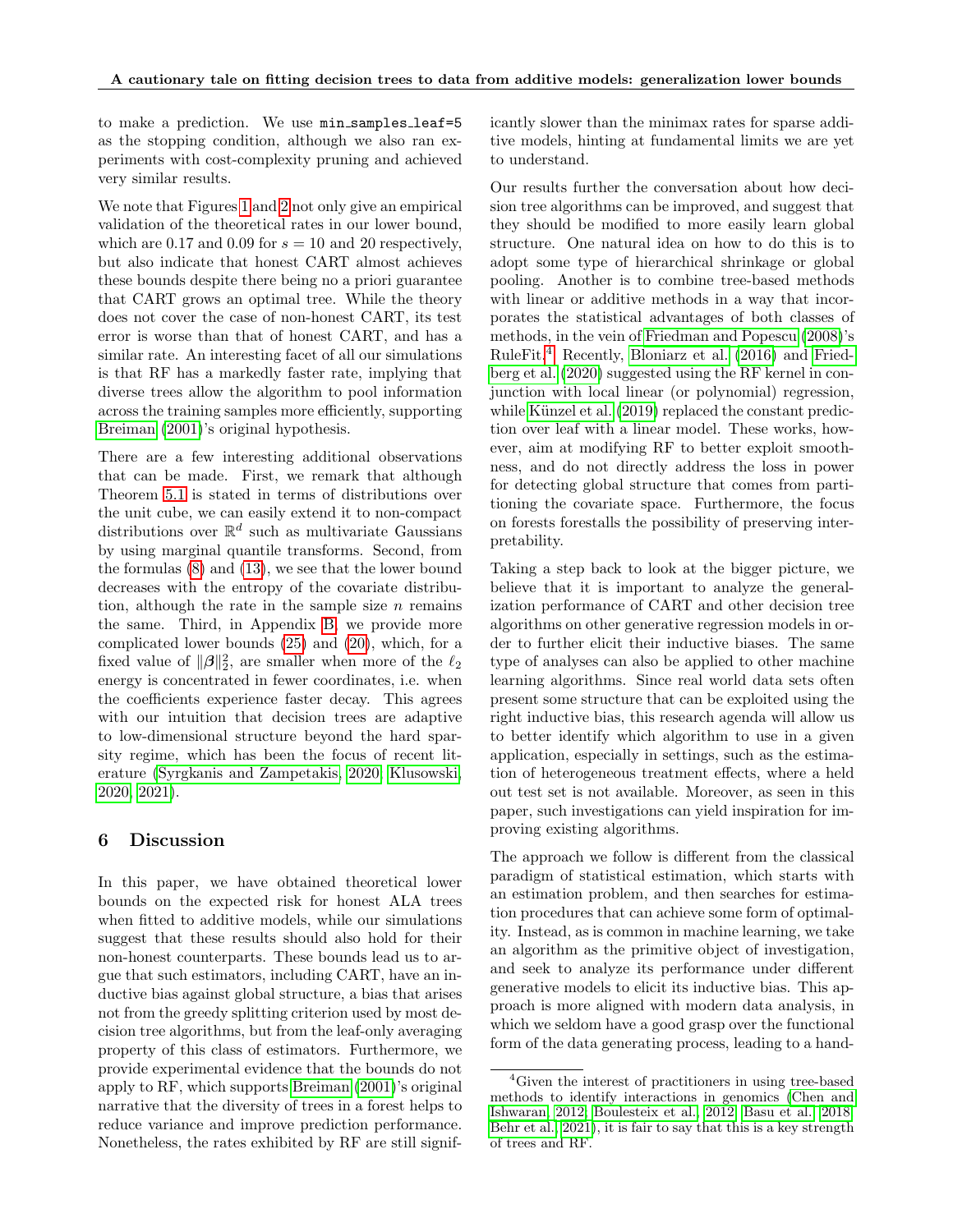ful of general purpose algorithms being used for the vast majority of prediction problems. This embrace of suboptimality is consistent with viewing the models as approximations – an old tradition in the statistical literature [\(Huber](#page-9-23) [\(1967\)](#page-9-23); [Box](#page-8-21) [\(1979\)](#page-8-21); [Grenander](#page-9-24) [\(1981\)](#page-9-24); [Geman and Hwang](#page-9-25) [\(1982\)](#page-9-25); [Buja et al.](#page-8-22) [\(2019\)](#page-8-22)).

We have only scratched the surface of investigating the inductive biases of decision trees, RF, gradient boosting, and other tree-based methods, and envision an abundant garden for future work.

#### References

- <span id="page-8-1"></span>Sina Aghaei, Andrés Gómez, and Phebe Vayanos. Strong optimal classification trees. arXiv preprint arXiv:2103.15965, 2021.
- <span id="page-8-3"></span>Elaine Angelino, Nicholas Larus-Stone, Daniel Alabi, Margo Seltzer, and Cynthia Rudin. Learning certifiably optimal rule lists for categorical data. Journal of Machine Learning Research, 18:1–78, 2018.
- <span id="page-8-14"></span>Susan Athey and Guido Imbens. Recursive partitioning for heterogeneous causal effects. Proceedings of the National Academy of Sciences, 113(27):7353– 7360, 2016.
- <span id="page-8-10"></span>Sumanta Basu, Karl Kumbier, James B Brown, and Bin Yu. Iterative random forests to discover predictive and stable high-order interactions. Proceedings of the National Academy of Sciences, 115(8):1943– 1948, 2018.
- <span id="page-8-16"></span>Merle Behr, Yu Wang, Xiao Li, and Bin Yu. Provable boolean interaction recovery from tree ensemble obtained via random forests. arXiv preprint arXiv:2102.11800, 2021.
- <span id="page-8-11"></span>Gérard Biau. Analysis of a random forests model. The Journal of Machine Learning Research, 13:1063– 1095, 2012.
- <span id="page-8-17"></span>Gérard Biau and Erwan Scornet. A random forest guided tour. Test, 25(2):197–227, 2016.
- <span id="page-8-18"></span>Adam Bloniarz, Ameet Talwalkar, Bin Yu, and Christopher Wu. Supervised neighborhoods for distributed nonparametric regression. In Artificial Intelligence and Statistics, pages 1450–1459. PMLR, 2016.
- <span id="page-8-9"></span>Anne-Laure Boulesteix, Silke Janitza, Jochen Kruppa, and Inke R König. Overview of random forest methodology and practical guidance with emphasis on computational biology and bioinformatics. Wiley Interdisciplinary Reviews: Data Mining and Knowledge Discovery, 2(6):493–507, 2012.
- <span id="page-8-21"></span>George EP Box. Robustness in the strategy of scientific model building. In Robustness in Statistics, pages 201–236. Elsevier, 1979.
- <span id="page-8-4"></span>Leo Breiman. Random forests. Machine Learning, 45 (1):5–32, 2001.
- <span id="page-8-13"></span>Leo Breiman and Jerome H Friedman. Estimating optimal transformations for multiple regression and correlation. Journal of the American statistical Association, 80(391):580–598, 1985.
- <span id="page-8-0"></span>Leo Breiman, Jerome Friedman, Charles J Stone, and Richard A Olshen. Classification and Regression Trees. CRC press, 1984.
- <span id="page-8-22"></span>Andreas Buja, Lawrence Brown, Richard Berk, Edward George, Emil Pitkin, Mikhail Traskin, Kai Zhang, and Linda Zhao. Models as approximations I: Consequences illustrated with linear regression. Statistical Science, 34(4):523–544, 2019.
- <span id="page-8-5"></span>Rich Caruana and Alexandru Niculescu-Mizil. An empirical comparison of supervised learning algorithms. In Proceedings of the 23rd International Conference on Machine learning, pages 161–168, 2006.
- <span id="page-8-6"></span>Rich Caruana, Nikos Karampatziakis, and Ainur Yessenalina. An empirical evaluation of supervised learning in high dimensions. In Proceedings of the 25th International Conference on Machine learning, pages 96–103, 2008.
- <span id="page-8-8"></span>Tianqi Chen and Carlos Guestrin. XGBoost: A scalable tree boosting system. In Proceedings of the 22nd ACM SIGKDD International Conference on Knowledge Discovery and Data Mining, pages 785– 794, 2016.
- <span id="page-8-20"></span>Xi Chen and Hemant Ishwaran. Random forests for genomic data analysis. Genomics, 99(6):323–329, 2012.
- <span id="page-8-15"></span>T.M. Cover and J.A. Thomas. Elements of Information Theory. Wiley, 2012. ISBN 9781118585771. URL [https://books.google.](https://books.google.com/books?id=VWq5GG6ycxMC) [com/books?id=VWq5GG6ycxMC](https://books.google.com/books?id=VWq5GG6ycxMC).
- <span id="page-8-2"></span>Finale Doshi-Velez and Been Kim. Towards a rigorous science of interpretable machine learning. arXiv preprint arXiv:1702.08608, 2017.
- <span id="page-8-7"></span>Manuel Fernández-Delgado, Eva Cernadas, Senén Barro, and Dinani Amorim. Do we need hundreds of classifiers to solve real world classification problems? The Journal of Machine Learning Research, 15(1):3133–3181, 2014.
- <span id="page-8-19"></span>Rina Friedberg, Julie Tibshirani, Susan Athey, and Stefan Wager. Local linear forests. Journal of Computational and Graphical Statistics, pages 1–15, 2020.
- <span id="page-8-12"></span>Jerome Friedman, Trevor Hastie, Robert Tibshirani, et al. The Elements of Statistical Learning, volume 1. Springer Series in Statistics New York, 2001.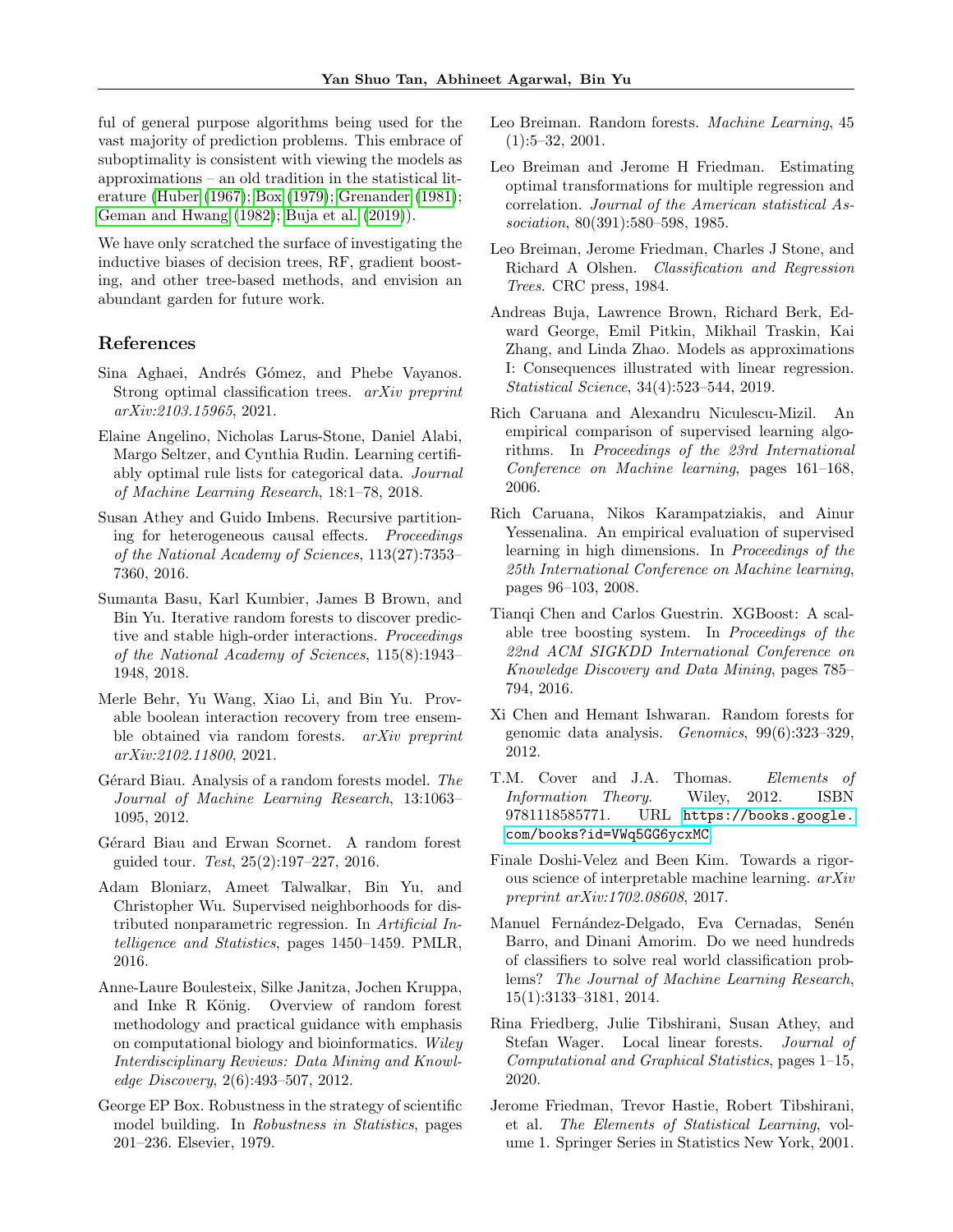#### A cautionary tale on fitting decision trees to data from additive models: generalization lower bounds

- <span id="page-9-8"></span>Jerome H Friedman. Greedy function approximation: a gradient boosting machine. Annals of Statistics, pages 1189–1232, 2001.
- <span id="page-9-21"></span>Jerome H Friedman and Bogdan E Popescu. Predictive learning via rule ensembles. The Annals of Applied Statistics, 2(3):916–954, 2008.
- <span id="page-9-25"></span>Stuart Geman and Chii-Ruey Hwang. Nonparametric maximum likelihood estimation by the method of sieves. The Annals of Statistics, pages 401–414, 1982.
- <span id="page-9-24"></span>U. Grenander. Abstract Inference. Wiley, 1981.
- <span id="page-9-14"></span>Trevor Hastie and Robert Tibshirani. Generalized additive models. *Statistical Science*, pages 297–310, 1986.
- <span id="page-9-20"></span>Giles Hooker and Lucas Mentch. Bridging Breiman's brook: From algorithmic modeling to statistical learning. Observational Studies, 7(1):107–125, 2021.
- <span id="page-9-23"></span>Peter J Huber. The behavior of maximum likelihood estimates under nonstandard conditions. In Proceedings of the Fifth Berkeley Symposium on Mathematical Statistics and Probability, Volume 1: Statistics, pages 221–233. University of California Press, 1967.
- <span id="page-9-12"></span>Jason Klusowski. Sparse learning with cart. In Advances in Neural Information Processing Systems, volume 33, pages 11612–11622, 2020.
- <span id="page-9-13"></span>Jason M. Klusowski. Universal consistency of decision trees in high dimensions. arXiv preprint arXiv:2104.13881, 2021.
- <span id="page-9-22"></span>Sören R Künzel, Theo F Saarinen, Edward W Liu, and Jasjeet S Sekhon. Linear aggregation in tree-based estimators. arXiv preprint arXiv:1906.06463, 2019.
- <span id="page-9-6"></span>Nathan Kuppermann, James F Holmes, Peter S Dayan, John D Hoyle, Shireen M Atabaki, Richard Holubkov, Frances M Nadel, David Monroe, Rachel M Stanley, Dominic A Borgialli, et al. Identification of children at very low risk of clinicallyimportant brain injuries after head trauma: a prospective cohort study. The Lancet, 374(9696): 1160–1170, 2009.
- <span id="page-9-7"></span>Benjamin Letham, Cynthia Rudin, Tyler H Mc-Cormick, and David Madigan. Interpretable classifiers using rules and bayesian analysis: Building a better stroke prediction model. The Annals of Applied Statistics, 9(3):1350–1371, 2015.
- <span id="page-9-1"></span>Jimmy Lin, Chudi Zhong, Diane Hu, Cynthia Rudin, and Margo Seltzer. Generalized and scalable optimal sparse decision trees. In International Conference on Machine Learning, pages 6150–6160. PMLR, 2020.
- <span id="page-9-19"></span>Wei-Yin Loh. Fifty years of classification and regression trees. International Statistical Review, 82(3): 329–348, 2014.
- <span id="page-9-0"></span>James N Morgan and John A Sonquist. Problems in the analysis of survey data, and a proposal. Journal of the American Statistical Association, 58(302): 415–434, 1963.
- <span id="page-9-3"></span>W James Murdoch, Chandan Singh, Karl Kumbier, Reza Abbasi-Asl, and Bin Yu. Definitions, methods, and applications in interpretable machine learning. Proceedings of the National Academy of Sciences, 116(44):22071–22080, 2019.
- <span id="page-9-9"></span>Randal S Olson, William La Cava, Zairah Mustahsan, Akshay Varik, and Jason H Moore. Data-driven advice for applying machine learning to bioinformatics problems. In Biocomputing 2018: Proceedings of the Pacific Symposium, pages 192–203. World Scientific, 2018.
- <span id="page-9-10"></span>Fabian Pedregosa, Gaël Varoquaux, Alexandre Gramfort, Vincent Michel, Bertrand Thirion, Olivier Grisel, Mathieu Blondel, Peter Prettenhofer, Ron Weiss, Vincent Dubourg, et al. Scikit-learn: Machine learning in python. The Journal of Machine Learning Research, 12:2825–2830, 2011.
- <span id="page-9-16"></span>Garvesh Raskutti, Martin J Wainwright, and Bin Yu. Minimax-optimal rates for sparse additive models over kernel classes via convex programming. Journal of Machine Learning Research, 13(2), 2012.
- <span id="page-9-4"></span>Cynthia Rudin. Stop explaining black box machine learning models for high stakes decisions and use interpretable models instead. Nature Machine Intelligence, 1(5):206–215, 2019.
- <span id="page-9-2"></span>Cynthia Rudin, Chaofan Chen, Zhi Chen, Haiyang Huang, Lesia Semenova, and Chudi Zhong. Interpretable machine learning: Fundamental principles and 10 grand challenges. arXiv preprint arXiv:2103.11251, 2021.
- <span id="page-9-15"></span>Veeranjaneyulu Sadhanala and Ryan J Tibshirani. Additive models with trend filtering. The Annals of Statistics, 47(6):3032–3068, 2019.
- <span id="page-9-18"></span>Erwan Scornet. Trees, forests, and impuritybased variable importance. arXiv preprint arXiv:2001.04295, 2020.
- <span id="page-9-11"></span>Erwan Scornet, Gérard Biau, and Jean-Philippe Vert. Consistency of random forests. The Annals of Statistics, 43(4):1716 – 1741, 2015. doi: 10.1214/ 15-AOS1321. URL [https://doi.org/10.1214/](https://doi.org/10.1214/15-AOS1321) [15-AOS1321](https://doi.org/10.1214/15-AOS1321).
- <span id="page-9-5"></span>Henry J Steadman, Eric Silver, John Monahan, Paul Appelbaum, Pamela Clark Robbins, Edward P Mulvey, Thomas Grisso, Loren H Roth, and Steven Banks. A classification tree approach to the development of actuarial violence risk assessment tools. Law and Human Behavior, 24(1):83–100, 2000.
- <span id="page-9-17"></span>Charles J Stone. Consistent nonparametric regression. The Annals of Statistics, pages 595–620, 1977.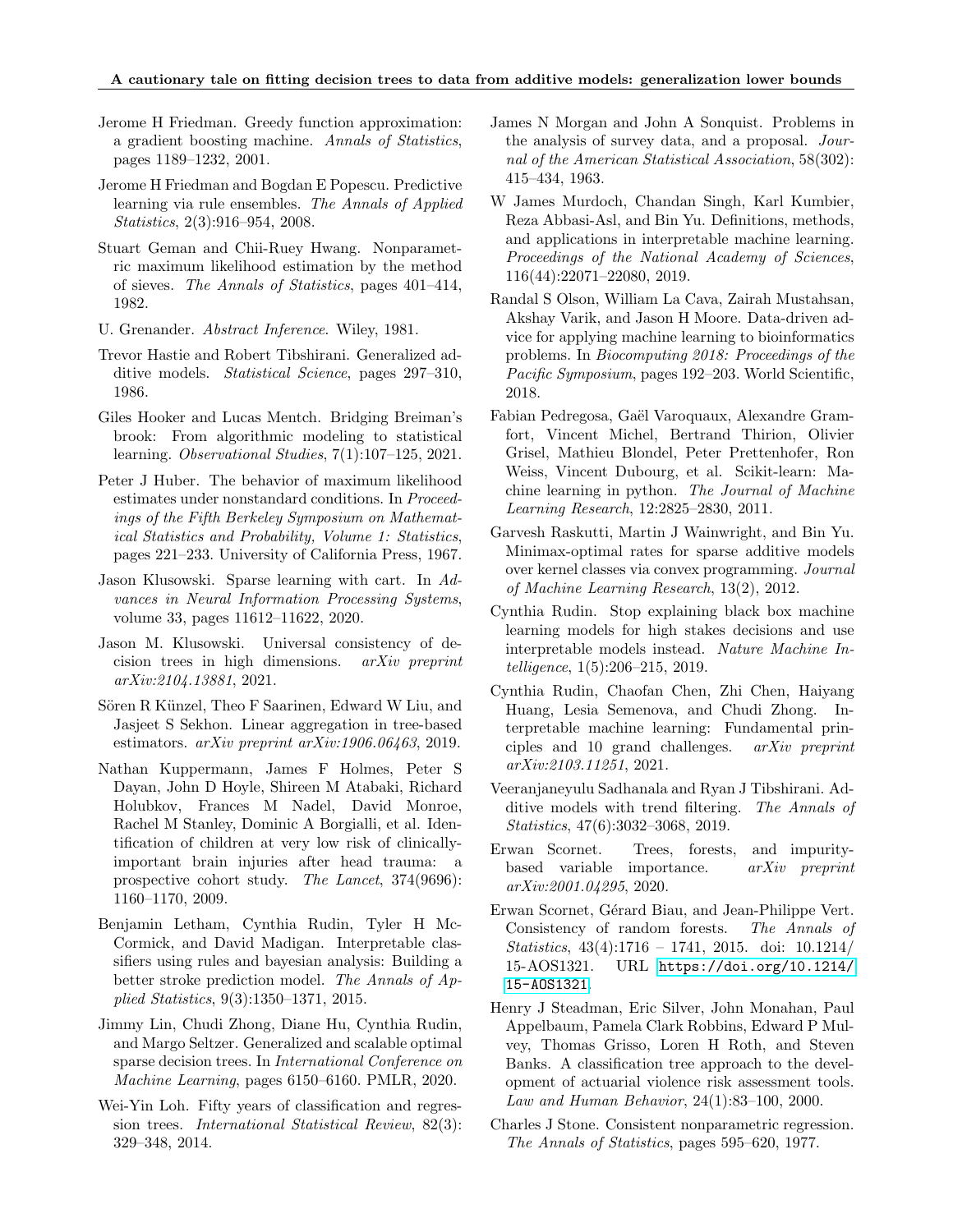- <span id="page-10-2"></span>Charles J Stone. Optimal global rates of convergence for nonparametric regression. The Annals of Statistics, pages 1040–1053, 1982.
- <span id="page-10-4"></span>Vasilis Syrgkanis and Manolis Zampetakis. Estimation and inference with trees and forests in high dimensions. In Conference on Learning Theory, pages 3453–3454. PMLR, 2020.
- <span id="page-10-3"></span>Cheng Tang, Damien Garreau, and Ulrike von Luxburg. When do random forests fail? In NeurIPS, pages 2987–2997, 2018.
- <span id="page-10-1"></span>Stefan Wager and Susan Athey. Estimation and inference of heterogeneous treatment effects using random forests. Journal of the American Statistical Association, 113(523):1228–1242, 2018.
- <span id="page-10-0"></span>Marvin N Wright, Andreas Ziegler, et al. ranger: A fast implementation of random forests for high dimensional data in C++ and R. Journal of Statistical Software, 77(i01), 2017.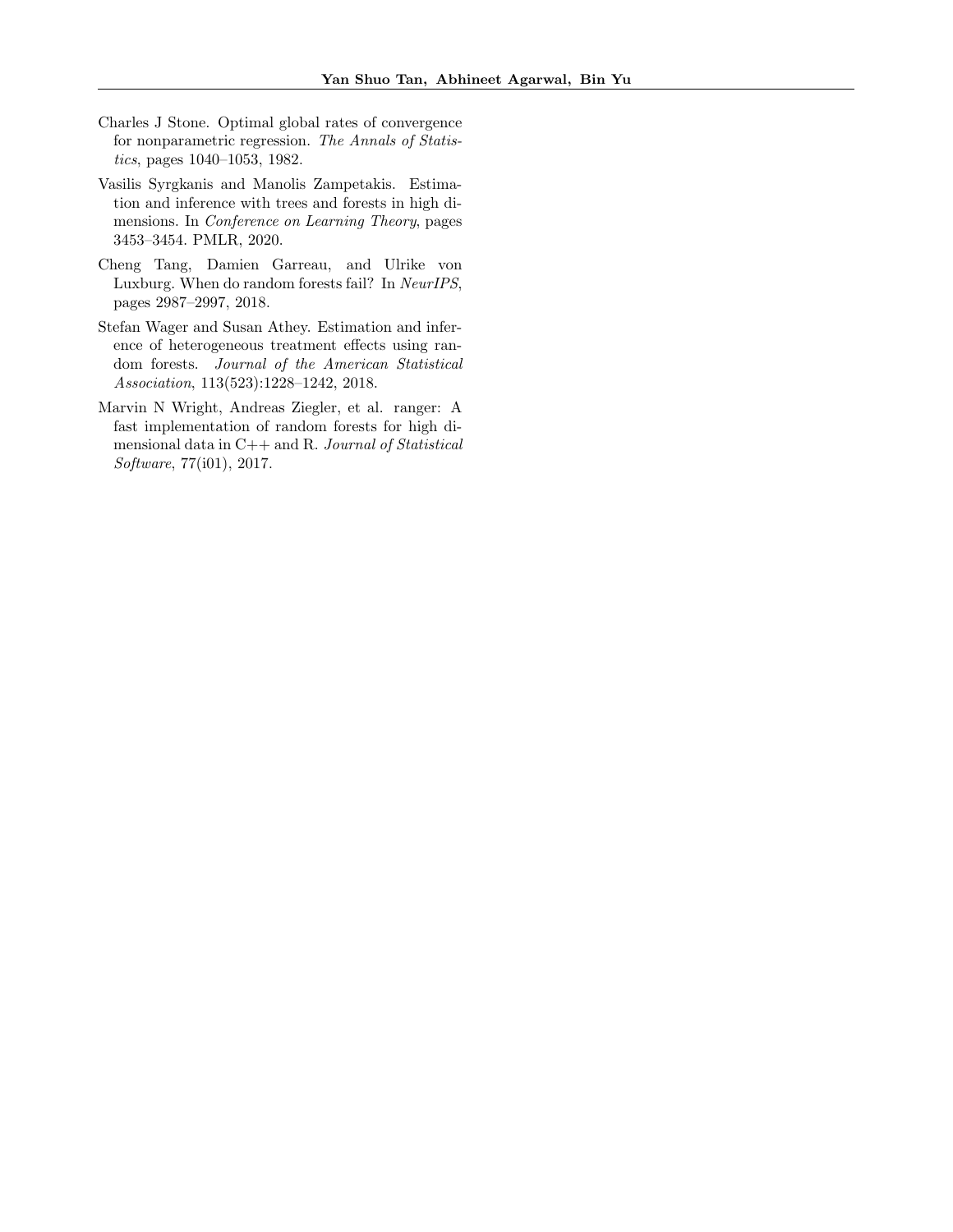# <span id="page-11-0"></span>A Proof of Theorem [3.1](#page-3-0)

We first state and prove a tighter and more complicated version of the bias-variance decomposition of the expected risk. For notational convenience, we denote

$$
\hat{\mathbb{E}}_{\mathcal{C}}\{y\} \coloneqq \hat{\mathbb{E}}\{y|\mathbf{x} \in \mathcal{C}\} = \frac{1}{N(\mathcal{C})} \sum_{\mathbf{x}^{(i)} \in \mathcal{C}} y^{(i)}.
$$

Proposition A.1 (Bias-variance decomposition of risk). Assume the regression model [\(1\)](#page-2-0). Given a partition  $\mathfrak p$ and a training set  $\mathcal{D}_n$ , the expected squared error risk satisfies the following upper and lower bounds

<span id="page-11-2"></span>
$$
\mathbb{E}\mathcal{R}(\hat{f}(-;\mathfrak{p},\mathcal{D}_n)) \ge \sum_{\mathcal{C}\in\mathfrak{p}} \text{Var}\{f(\mathbf{x}) \mid \mathbf{x}\in\mathcal{C}\} \left(\nu\{\mathcal{C}\} + \frac{1}{n}\right) + \frac{|\mathfrak{p}|\sigma^2}{n} + E_1 - E_2 \tag{14}
$$

<span id="page-11-1"></span>
$$
\mathbb{E}\mathcal{R}(\hat{f}(-;\mathfrak{p},\mathcal{D}_n)) \le \sum_{\mathcal{C}\in\mathfrak{p}} \text{Var}\{f(\mathbf{x}) \mid \mathbf{x}\in\mathcal{C}\} \left(\nu\{\mathcal{C}\} + \frac{6}{n}\right) + \frac{6|\mathfrak{p}|\sigma^2}{n} + E_1
$$
 (15)

where

$$
E_1 = \sum_{\mathcal{C}\in\mathfrak{p}} \mathbb{E}\{f(\mathbf{x}) \mid \mathbf{x}\in\mathcal{C}\}^2 (1-\nu\{\mathcal{C}\})^n \nu\{\mathcal{C}\}.
$$

$$
E_2 = \frac{1}{n} \sum_{\mathcal{C} \in \mathfrak{p}} \left( \text{Var}\{f(\mathbf{x}) \mid \mathbf{x} \in \mathcal{C}\} + \sigma^2 \right) (1 - \nu \{\mathcal{C}\})^n.
$$

*Proof.* First consider a cell C, with  $\mathbf{x} \in \mathcal{C}$ . Supposing that  $N(\mathcal{C}) \neq 0$ , We have

$$
\mathbb{E}_{\mathcal{D}_n}\left\{\left(f(\mathbf{x}) - \hat{\mathbb{E}}_{\mathcal{C}}\{y\}\right)^2 \mid N(\mathcal{C})\right\} = \mathbb{E}_{\mathcal{D}_n}\left\{\left(f(\mathbf{x}) - \frac{1}{N(\mathcal{C})}\sum_{\mathbf{x}^{(i)} \in \mathcal{C}}\left(f(\mathbf{x}^{(i)}) + \epsilon_i\right)\right)^2 \middle| N(\mathcal{C})\right\}
$$

$$
= \mathbb{E}_{\mathcal{D}_n}\left\{\left(f(\mathbf{x}) - \frac{1}{N(\mathcal{C})}\sum_{\mathbf{x}^{(i)} \in \mathcal{C}}f(\mathbf{x}^{(i)})\right)^2 \middle| N(\mathcal{C})\right\} + \frac{\sigma^2}{N(\mathcal{C})}.
$$

Taking a further conditional expectation with respect to  $x \in C$ , we see that the distribution x is the same as that of each  $\mathbf{x}^{(i)}$ . We can therefore compute

$$
\mathbb{E}_{\mathbf{x}}\left\{\mathbb{E}_{\mathcal{D}_n}\left\{\left(f(\mathbf{x})-\frac{1}{N(\mathcal{C})}\sum_{\mathbf{x}^{(i)}\in\mathcal{C}}f(\mathbf{x}^{(i)})\right)^2\ \middle\vert\ N(\mathcal{C})\right\}\ \middle\vert\ \mathbf{x}\in\mathcal{C}\right\}=\left(1+\frac{1}{N(\mathcal{C})}\right)\text{Var}\{f(\mathbf{x})\ \mid\ \mathbf{x}\in\mathcal{C}\}.
$$

Putting these two calculations together, and interchanging the order of expectation, we have

$$
\mathbb{E}_{\mathcal{D}_n}\bigg\{\mathbb{E}_{\mathbf{x}}\bigg\{\Big(f(\mathbf{x})-\hat{\mathbb{E}}_{\mathcal{C}}\{y\}\Big)^2\,\mid\mathbf{x}\in\mathcal{C}\bigg\}\,\mid N(\mathcal{C})\bigg\}=\mathbb{E}_{\mathbf{x}}\bigg\{\mathbb{E}_{\mathcal{D}_n}\bigg\{\Big(f(\mathbf{x})-\hat{\mathbb{E}}_{\mathcal{C}}\{y\}\Big)^2\,\mid N(\mathcal{C})\bigg\}\,\mid\mathbf{x}\in\mathcal{C}\bigg\}
$$
\n
$$
=\text{Var}\{f(\mathbf{x})\mid\mathbf{x}\in\mathcal{C}\}+\frac{\text{Var}\{f(\mathbf{x})\mid\mathbf{x}\in\mathcal{C}\}+\sigma^2}{N(\mathcal{C})}.
$$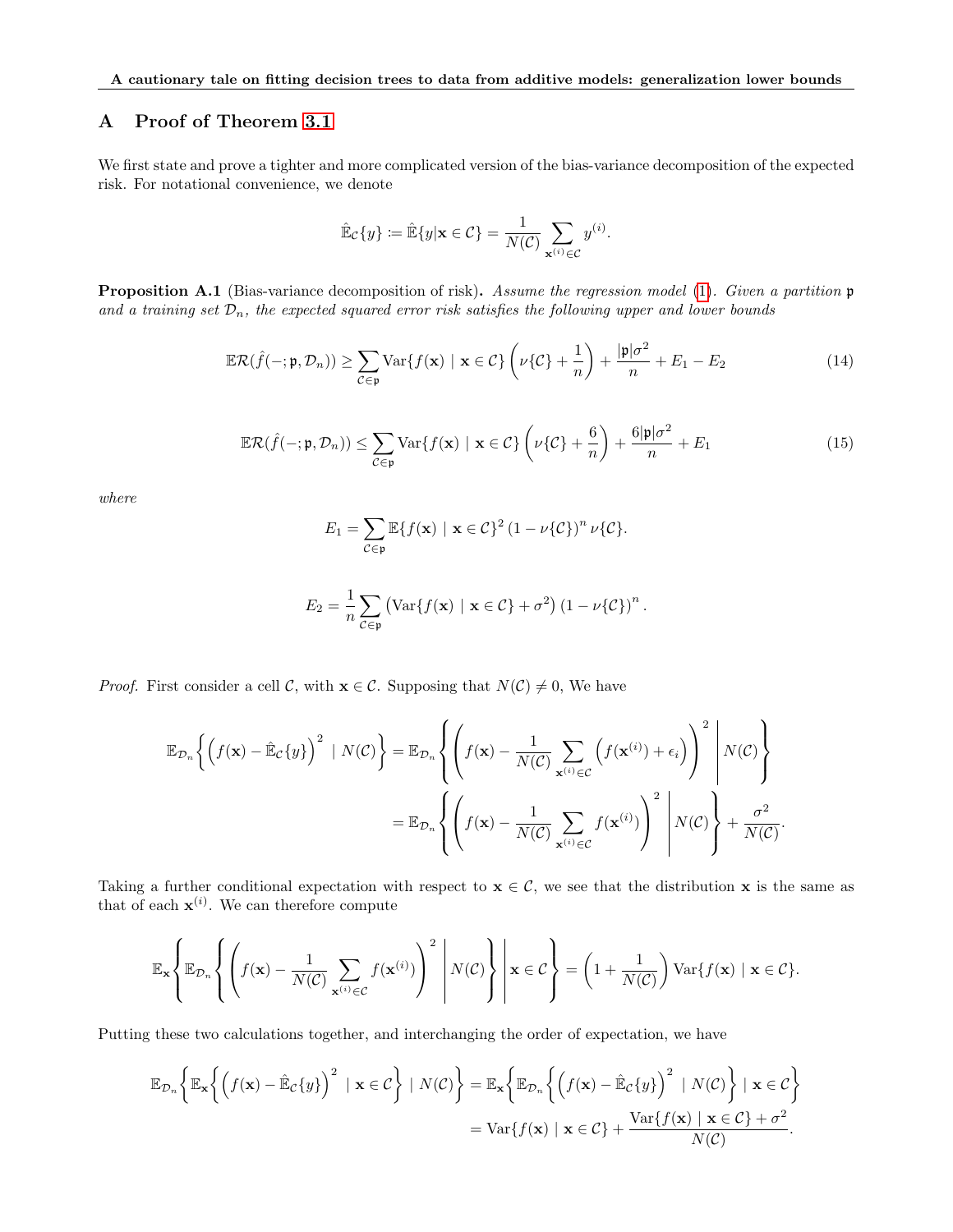Recall our convention that we set  $\mathbb{E}_{\mathcal{C}}\{y\} = 0$  if  $N(\mathcal{C}) = 0$ . We may then write

$$
\mathbb{E}_{\mathcal{D}_n,\mathbf{x}}\left\{\left(f(\mathbf{x}) - \hat{f}(\mathbf{x})\right)^2 \, \middle| \, \mathbf{x} \in \mathcal{C}\right\} = \mathbb{E}_{\mathcal{D}_n,\mathbf{x}}\left\{\left(f(\mathbf{x}) - \hat{f}(\mathbf{x})\right)^2 \mathbf{1}\{N(\mathcal{C}) \neq 0\} \, \middle| \, \mathbf{x} \in \mathcal{C}\right\} \n+ \mathbb{E}_{\mathcal{D}_n,\mathbf{x}}\left\{\left(f(\mathbf{x}) - \hat{f}(\mathbf{x})\right)^2 \mathbf{1}\{N(\mathcal{C}) = 0\} \, \middle| \, \mathbf{x} \in \mathcal{C}\right\} \n= \mathbb{E}_{\mathcal{D}_n}\left\{\mathbb{E}_{\mathcal{D}_n}\left\{\mathbb{E}_{\mathbf{x}}\left\{\left(f(\mathbf{x}) - \hat{\mathbb{E}}_{\mathcal{C}}\{y\}\right)^2 \, \middle| \, \mathbf{x} \in \mathcal{C}\right\} \, \middle| \, N(\mathcal{C})\right\} \mathbf{1}\{N(\mathcal{C}) \neq 0\}\right\} \n+ \mathbb{E}\left\{f(\mathbf{x})^2 \, \middle| \, \mathbf{x} \in \mathcal{C}\right\} \mathbb{P}\left\{N(\mathcal{C}) = 0\right\} \n= \text{Var}\left\{f(\mathbf{x}) \, \middle| \, \mathbf{x} \in \mathcal{C}\right\} \mathbb{P}\left\{N(\mathcal{C}) \neq 0\right\} + \mathbb{E}\left\{f(\mathbf{x})^2 \, \middle| \, \mathbf{x} \in \mathcal{C}\right\} \mathbb{P}\left\{N(\mathcal{C}) = 0\right\} \n+ \left(\text{Var}\left\{f(\mathbf{x}) \, \middle| \, \mathbf{x} \in \mathcal{C}\right\} + \sigma^2\right) \mathbb{E}_{\mathcal{D}_n}\left\{\frac{\mathbf{1}\left\{N(\mathcal{C}) \neq 0\right\}}{N(\mathcal{C})}\right\}
$$
\n(16)

Note that

$$
\mathbb{E}\big\{f(\mathbf{x})^2 \,\big|\, \mathbf{x} \in \mathcal{C}\big\} = \text{Var}\{f(\mathbf{x}) \,\big|\, \mathbf{x} \in \mathcal{C}\} + \mathbb{E}\{f(\mathbf{x}) \,\big|\, \mathbf{x} \in \mathcal{C}\}^2
$$

so that the first two terms on the right hand side of [\(16\)](#page-12-0) can be rewritten as

<span id="page-12-0"></span>
$$
\text{Var}\{f(\mathbf{x}) \mid \mathbf{x} \in C\} + \mathbb{E}\{f(\mathbf{x}) \mid \mathbf{x} \in C\}^2 \mathbb{P}\{N(C) = 0\}
$$

We continue by providing upper and lower bounds for  $\mathbb{E}_{\mathcal{D}_n} \left\{ \frac{1\{N(C) \neq 0\}}{N(C)} \right\}$  $\frac{N(C)\neq 0}{N(C)}$ . For the upper bound, recall that  $N(C)$  is a binomial random variable, and so has variance smaller than its expectation. This allows to apply Chebyshev's inequality to get

$$
\mathbb{P}\left\{|N(\mathcal{C}) - \mathbb{E}N(\mathcal{C})| \ge \frac{\mathbb{E}N(\mathcal{C})}{2}\right\} \le \frac{\mathbb{E}N(\mathcal{C})}{\left(\frac{1}{2}\mathbb{E}N(\mathcal{C})\right)^2} = \frac{4}{\mathbb{E}N(\mathcal{C})}
$$

Next, since  $\frac{\mathbf{1}\{N(\mathcal{C})\neq0\}}{N(\mathcal{C})}\leq1$  we have

$$
\mathbb{E}\left\{\frac{\mathbf{1}\{N(\mathcal{C})\neq 0\}}{N(\mathcal{C})}\right\} \leq \frac{2}{\mathbb{E}N(\mathcal{C})}\mathbb{P}\left\{N(\mathcal{C}) \geq \frac{\mathbb{E}N(\mathcal{C})}{2}\right\} + \mathbb{P}\left\{N(\mathcal{C}) \leq \frac{\mathbb{E}N(\mathcal{C})}{2}\right\}
$$

$$
\leq \frac{2}{\mathbb{E}N(\mathcal{C})} + \frac{4}{\mathbb{E}N(\mathcal{C})}
$$

$$
= \frac{6}{\mathbb{E}N(\mathcal{C})}.
$$

The right hand side of [\(16\)](#page-12-0) is bounded above by

$$
\text{Var}\{f(\mathbf{x}) \mid \mathbf{x} \in C\} + \mathbb{E}\{f(\mathbf{x}) \mid \mathbf{x} \in C\}^2 \mathbb{P}\{N(C) = 0\} + \frac{6}{\mathbb{E}N(C)} \left(\text{Var}\{f(\mathbf{x}) \mid \mathbf{x} \in C\} + \sigma^2\right)
$$

Observe that  $\mathbb{P}{N(\mathcal{C})=0}=(1-\nu{\{\mathcal{C}\}})^n$ , and  $\mathbb{E}N(\mathcal{C})=n\nu{\{\mathcal{C}\}}$ . Taking expectation with respect to **x** then gives

$$
\mathbb{E}_{\mathcal{D}_n,\mathbf{x}}\bigg\{\big(f(\mathbf{x})-\hat{f}(\mathbf{x})\big)^2\bigg\} \leq \sum_{\mathcal{C}\in\mathfrak{p}} \text{Var}\{f(\mathbf{x}) \mid \mathbf{x}\in\mathcal{C}\}\nu\{\mathcal{C}\} + \sum_{\mathcal{C}\in\mathfrak{p}} \mathbb{E}\{f(\mathbf{x}) \mid \mathbf{x}\in\mathcal{C}\}^2 (1-\nu\{\mathcal{C}\})^n\nu\{\mathcal{C}\}\n+ \frac{6}{n}\sum_{\mathcal{C}\in\mathfrak{p}} \big(\text{Var}\{f(\mathbf{x}) \mid \mathbf{x}\in\mathcal{C}\} + \sigma^2\big).
$$

Rearranging this gives [\(15\)](#page-11-1).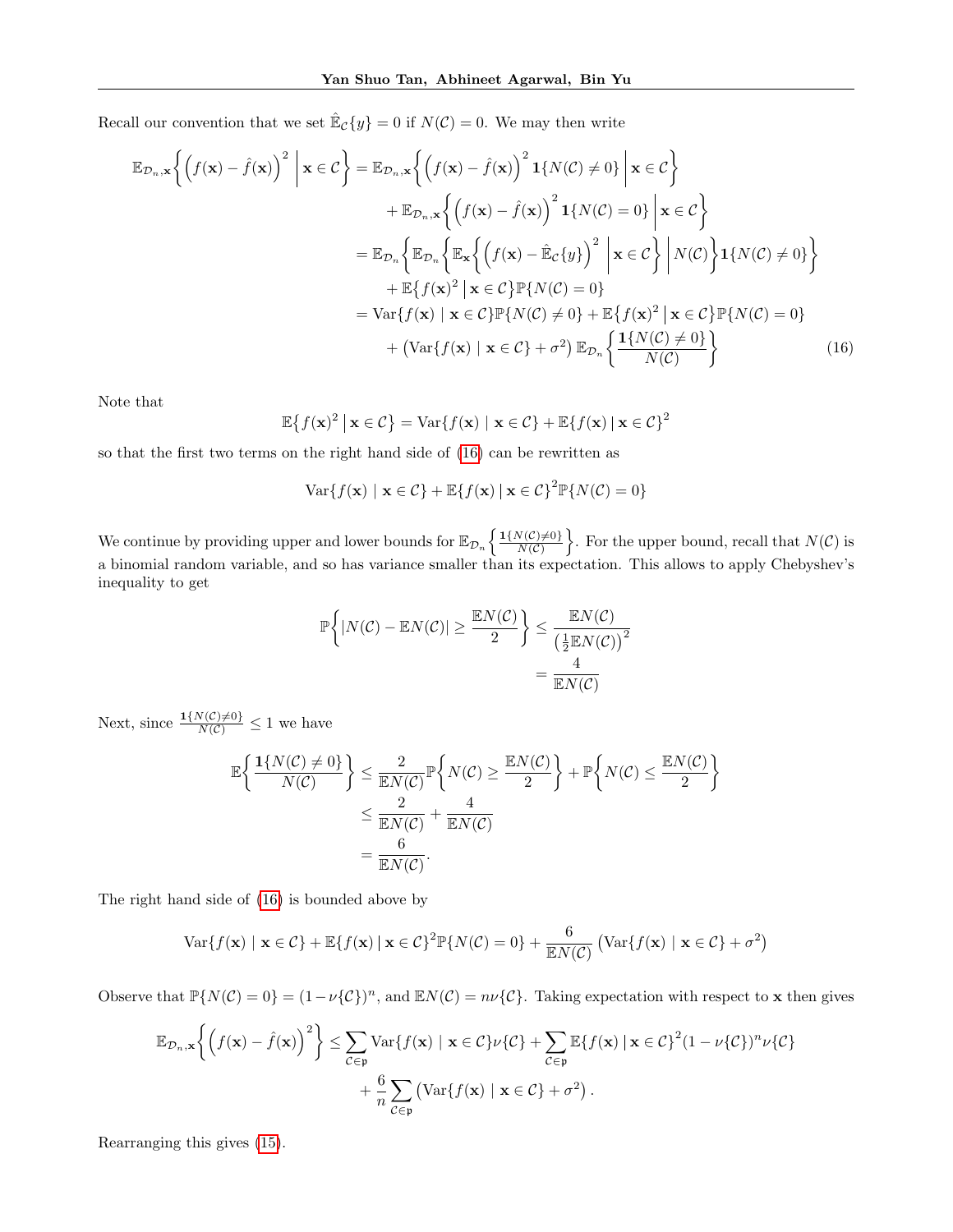The lower bound is follows from Cauchy-Schwarz. We have

$$
\mathbb{P}\{N(\mathcal{C}) \neq 0\} = \mathbb{E}\left\{\frac{N(\mathcal{C})^{1/2}\mathbf{1}\{N(\mathcal{C}) \neq 0\}}{N(\mathcal{C})^{1/2}}\right\}
$$

$$
\leq \mathbb{E}\{N(\mathcal{C})\}\mathbb{E}\left\{\frac{\mathbf{1}\{N(\mathcal{C}) \neq 0\}}{N(\mathcal{C})}\right\}
$$

.

 $\Box$ 

 $\Box$ 

Rearranging this gives

$$
\mathbb{E}\left\{\frac{\mathbf{1}\{N(\mathcal{C})\neq 0\}}{N(\mathcal{C})}\right\} \ge \frac{\mathbb{P}\{N(\mathcal{C})\neq 0\}}{\mathbb{E}N(\mathcal{C})} = \frac{1 - \mathbb{P}\{N(\mathcal{C}) = 0\}}{\mathbb{E}N(\mathcal{C})}.
$$

The right hand side of [\(16\)](#page-12-0) is bounded below by

$$
\text{Var}\{f(\mathbf{x}) \mid \mathbf{x} \in C\} + \mathbb{E}\{f(\mathbf{x}) \mid \mathbf{x} \in C\}^2 \mathbb{P}\{N(C) = 0\} + \frac{1 - \mathbb{P}\{N(C) = 0\}}{\mathbb{E}N(C)} (\text{Var}\{f(\mathbf{x}) \mid \mathbf{x} \in C\} + \sigma^2).
$$

Taking expectation with respect to x then gives

$$
\mathbb{E}_{\mathcal{D}_n,\mathbf{x}}\bigg\{\big(f(\mathbf{x})-\hat{f}(\mathbf{x})\big)^2\bigg\} \ge \sum_{\mathcal{C}\in\mathfrak{p}} \text{Var}\{f(\mathbf{x}) \mid \mathbf{x}\in\mathcal{C}\}\nu\{\mathcal{C}\} + \frac{1}{n}\sum_{\mathcal{C}\in\mathfrak{p}} \left(\text{Var}\{f(\mathbf{x}) \mid \mathbf{x}\in\mathcal{C}\} + \sigma^2\right).
$$

$$
+ \sum_{\mathcal{C}\in\mathfrak{p}} \left(\mathbb{E}\{f(\mathbf{x}) \mid \mathbf{x}\in\mathcal{C}\}^2\nu\{\mathcal{C}\} - \frac{\text{Var}\{f(\mathbf{x}) \mid \mathbf{x}\in\mathcal{C}\} + \sigma^2}{n}\right) (1-\nu\{\mathcal{C}\})^n.
$$

Rearranging this gives [\(14\)](#page-11-2).

*Proof of Theorem [3.1.](#page-3-0)* We use the fact that for any cell  $\mathcal{C}$ ,

$$
(1 - \nu{\mathcal{C}})^n \le \left(1 - \frac{1}{n}\right)^n \le \frac{1}{2}.
$$

As such, the term  $E_2$  in [\(14\)](#page-11-2) is at most

$$
E_2 \leq \frac{1}{2n} \sum_{\mathcal{C} \in \mathfrak{p}} \text{Var}\{f(\mathbf{x}) \mid \mathbf{x} \in \mathcal{C}\} + \frac{|\mathfrak{p}|\sigma^2}{2n}.
$$

After performing cancellations, we get [\(4\)](#page-3-1). The upper bound follows similarly.

### <span id="page-13-1"></span>B Proofs for rate-distortion argument

<span id="page-13-0"></span>**Lemma B.1** (Rates over product distributions). Suppose  $\nu = \nu_1 \times \nu_2 \times \cdots \times \nu_d$  is a product distribution on  $\mathcal{X} \subset \mathbb{R}^d$ . For all  $D > 0$ , we have

$$
R(D; \nu, \beta) \ge \inf_{\sum_j \beta_j^2 D_j \le D} \sum_{j=1}^d R(D_j; \nu_j, 1).
$$

*Proof.* Let  $\hat{\mathbf{x}}$  follow the conditional distribution achieving the infimum in the definition of  $R(D; \nu, \beta)$ . Following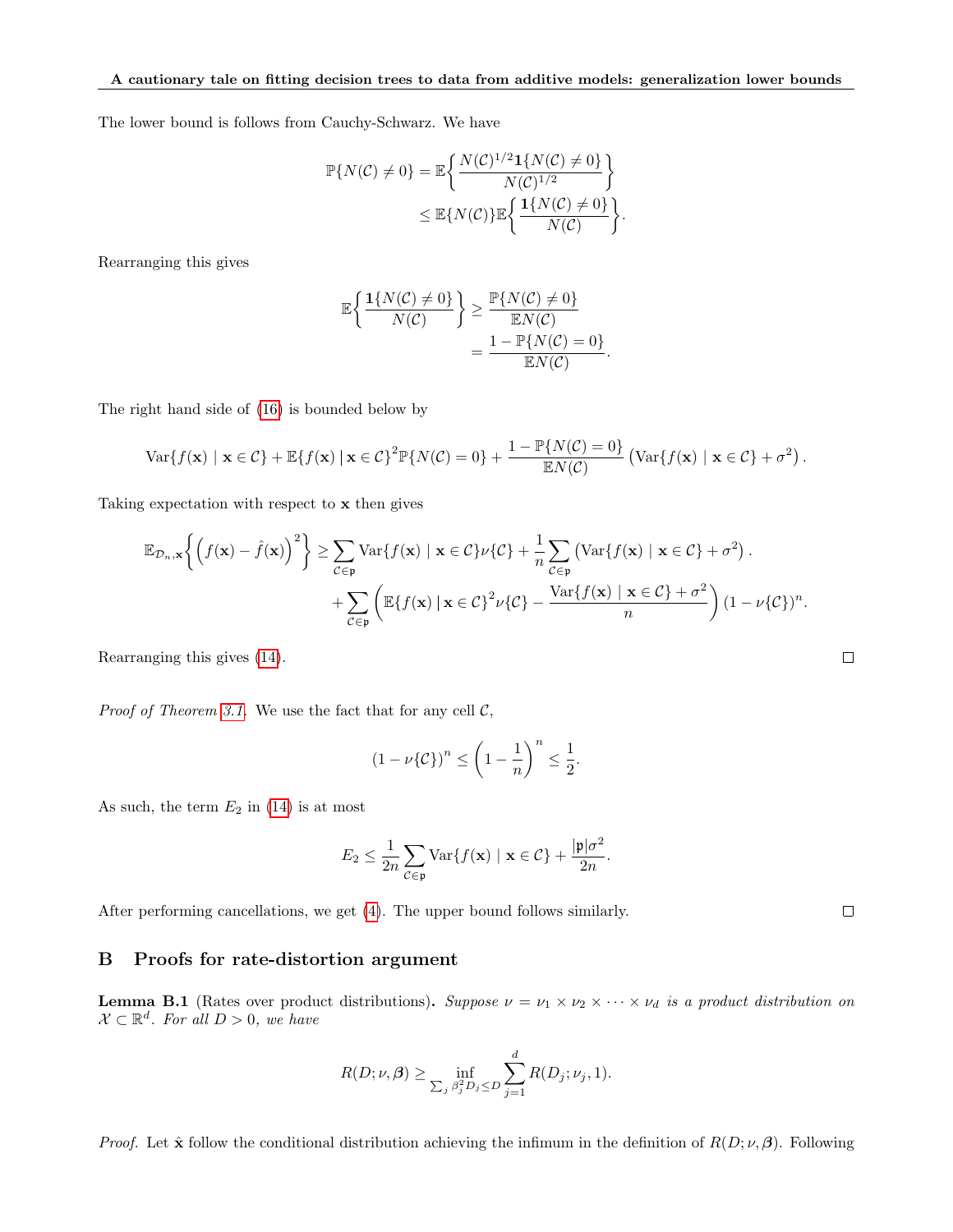the calculations in Chapter 10 of [Cover and Thomas](#page-8-15) [\(2012\)](#page-8-15), we have

$$
R(D; \nu, \beta) = I(\mathbf{x}; \hat{\mathbf{x}})
$$
  
= 
$$
\sum_{j=1}^{d} h(x_j) - \sum_{j=1}^{d} h(x_j | x_{1:j-1}, \hat{\mathbf{x}})
$$
  

$$
\geq \sum_{j=1}^{d} h(x_j) - \sum_{j=1}^{d} h(x_j | \hat{x}_j)
$$
  
= 
$$
\sum_{j=1}^{d} I(x_j; \hat{x}_j).
$$

Note that  $x_j \sim \nu_j$  for  $j = 1, \ldots, d$ . Denoting  $\delta_j := \mathbb{E}\{(x_j - \hat{x}_j)^2\}$  for each j, we can therefore write

$$
I(x_j; \hat{x}_j) \ge R(D_j; \nu_j, 1).
$$

Finally, observe that

$$
\sum_{j=1}^d \beta_j^2 \delta_j = \mathbb{E}\left\{ \|\mathbf{x} - \hat{\mathbf{x}}\|_{\boldsymbol{\beta}}^2 \right\} \leq D,
$$

so taking the infimum over possible values of  $\delta_j$ 's satisfying this constraint gives us the statement of the lemma.

<span id="page-14-0"></span>**Lemma B.2** (Rates for dominated weighted norms). Let  $\beta$  and  $\beta'$  be two vectors such as  $\beta_j^2 \geq (\beta_j')^2$  for  $j = 1, \ldots, d$ . Then for all  $D > 0$ , we have

$$
R(D; \nu, \beta) \ge R(D; \nu, \beta').
$$

Proof. Obvious from the definition of the rate as an infimum.

<span id="page-14-1"></span>**Lemma B.3** (Univariate rates). Let  $\nu_0$  be a continuous distribution on R. Then we have

$$
R(D; \nu_0, 1) \ge \left(h(\nu_0) - \frac{1}{2}\log(2\pi e D)\right) \vee 0.
$$

If  $\nu_0$  is Bernoulli with parameter  $0 < \pi_0 \leq 1/2$ , then we have the tighter bound:

$$
R(D; \nu_0, 1) \ge (H(\pi_0) - H(D)) \vee 0.
$$

*Proof.* We once again follow the calculations in Chapter 10 of [Cover and Thomas](#page-8-15) [\(2012\)](#page-8-15). Let  $\hat{x}$  follow the conditional distribution achieving the infimum in the definition of  $R(D; \nu_0, 1)$ . Then

$$
R(D; \nu_0, 1) = I(x; \hat{x})
$$
  
=  $h(x) - h(x|\hat{x})$   
=  $h(x) - h(x - \hat{x}|\hat{x})$   
 $\geq h(x) - h(x - \hat{x}).$ 

Next, we use the maximum entropy property of the normal distribution to write

$$
h(x - \hat{x}) \le \frac{1}{2} \log(2\pi eD).
$$

Combining this with the observation that mutual information is non-negative completes the proof of the first statement. For the second statement, we repeat the same arguments with discrete entropy, and observe that

$$
H(x - \hat{x}) = H(D).
$$

 $\Box$ 

 $\Box$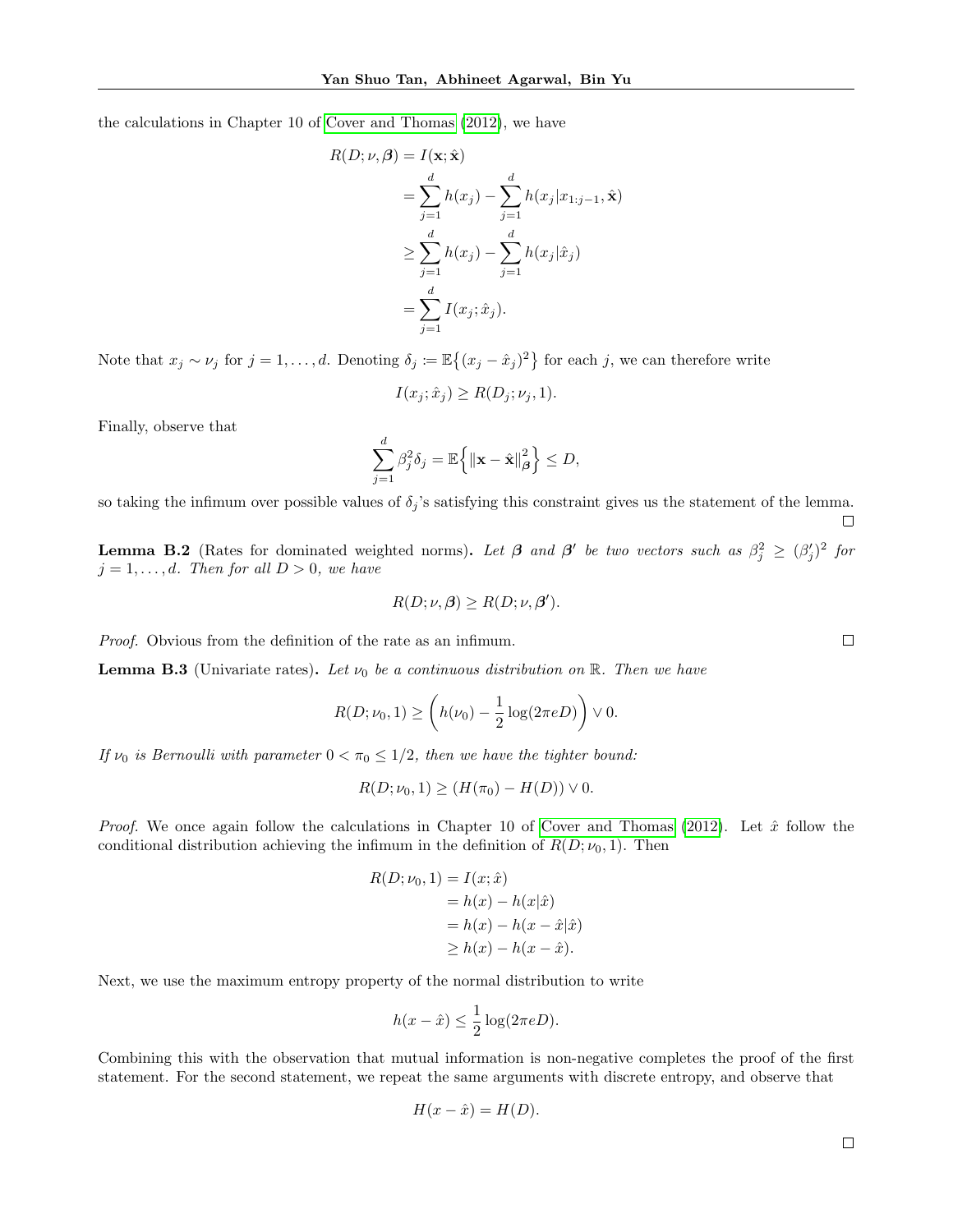<span id="page-15-4"></span>Lemma B.4 (Rate bound for Boolean covariates). Assume the conditions of Theorem [B.5.](#page-15-0) The rate distortion function may be lowered bounded as

<span id="page-15-3"></span>
$$
R(D; \nu, \beta) \ge \sum_{j \colon \beta_j^2 \ge \,:\, m_{\beta, \pi}^{-1}(D) \log((1-\pi_j)/(\pi_j))} H(\pi_j) - H\left(\frac{1}{1 + e^{\beta_j^2/m_{\beta, \pi}^{-1}(D)}}\right) \tag{17}
$$

Proof. Combining Lemmas [B.1](#page-13-0) and [B.3,](#page-14-1) we get

<span id="page-15-2"></span>
$$
R(D; \nu, \beta) \ge \inf_{\sum_{j} \beta_j^2 D_j \le D} \sum_{j=1}^{d} (H(\pi_j) - H(D_j)) \vee 0.
$$
 (18)

The right hand side is equivalent to the solution of the following convex optimization program:

$$
\min \sum_{j=1}^d H(\pi_j) - H(\delta_j) \quad \text{s.t.} \quad \sum_{j=1}^d \beta_j^2 \delta_j \le D, \quad \delta_j \le \pi_j \text{ for } j = 1, 2, \dots, d.
$$

The Lagrangian of this program is

$$
L(\boldsymbol{\delta}, \boldsymbol{\lambda}) = \sum_{j=1}^d H(\pi_j) - H(\delta_j) + \lambda_0 \left( \sum_{j=1}^d \beta_j^2 \delta_j - D \right) + \sum_{j=1}^d \lambda_j (\delta_j - \pi_j).
$$

Differentiating with respect to  $\delta_j$ , we get

$$
\frac{dL}{d\delta_j} = \log\bigg(\frac{\delta_j}{1-\delta_j}\bigg) + \lambda_0\beta_j^2 + \lambda_j.
$$

Let  $\delta_j^*, j = 1, \ldots, d$  and  $\lambda_j^*, j = 0, \ldots, d$  denote the solution to KKT conditions. The above equation yields

$$
\delta_j^* = \frac{1}{1 + e^{\lambda_j^* + \lambda_0^* \beta_j^2}}.
$$

By complementary slackness, we have either  $\lambda_j^* = 0$  or  $\delta_j^* = \pi_j$  for each j. It is easy to see that this implies

$$
\delta_j^* = \pi_j \wedge \frac{1}{1 + e^{\beta_j^2/\alpha}}
$$

where  $\alpha$  is chosen so that

$$
D = \sum_{j=1}^{d} \beta_j^2 \delta_j^* = m_{\boldsymbol{\beta}, \boldsymbol{\pi}}(\alpha).
$$

Plugging these values of  $\delta_j$  into [\(18\)](#page-15-2) gives us [\(17\)](#page-15-3).

<span id="page-15-0"></span>**Theorem B.5** (Lower bounds for additive Boolean models). Assume the regression model [\(1\)](#page-2-0) and that the conditional mean function is linear:  $f(\mathbf{x}) = \boldsymbol{\beta}^T \mathbf{x}$ . Assume that the covariate space is the hypercube  $\{0,1\}^d$ , and that the covariates are independent, with  $x_j \sim Ber(\pi_j)$ ,  $0 \leq \pi_j \leq \frac{1}{2}$ , for  $j = 1, ..., d$ . Define the function

$$
m_{\beta,\pi} : \left(0, \max_{j} \frac{\beta_j^2}{\log((1-\pi_j)/\pi_j)}\right) \to \mathbb{R} \text{ via the formula}
$$

$$
m_{\beta,\pi}(\alpha) = \sum_{i=1}^{d} \beta_j^2 \left(\pi_j \wedge \frac{1}{1 + e^{\beta_j^2/\alpha}}\right)
$$
(19)

and notice that it is strictly increasing and hence invertible on its domain. Then we have

 $j=1$ 

<span id="page-15-1"></span>
$$
\mathcal{R}^*(f,\nu,n) \ge \frac{1}{2} \inf_{D>0} \left\{ D + \frac{\sigma^2 2^{R(D)}}{n} \right\},\tag{20}
$$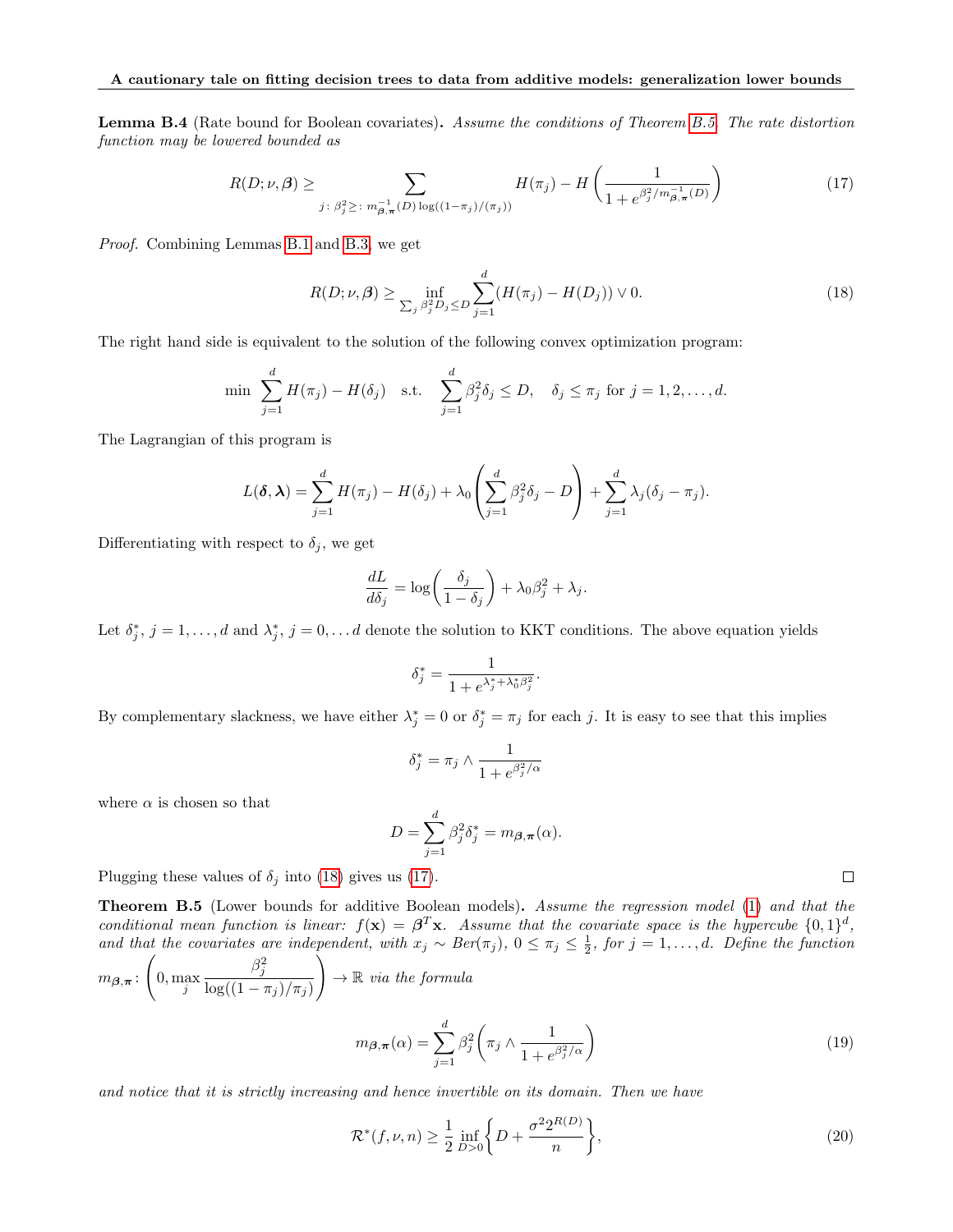where

$$
R(D) = \sum_{j \,:\,\beta_j^2 \geq \,:\,m_{\beta,\pi}^{-1}(D)\log((1-\pi_j)/(\pi_j))} H(\pi_j) - H\left(\frac{1}{1 + e^{\beta_j^2/m_{\beta,\pi}^{-1}(D)}}\right)
$$

In particular, if  $\pi_j = \pi$  for  $j = 1 \dots d$ , and  $\min_{j \in S} |\beta_j| \ge \beta_0 > 0$  for some subset of indices S of size s, then we have

$$
\mathcal{R}^*(f,\nu,n) \ge \frac{s\beta_0^2}{2} \left( 1 - \left( \frac{2e^s n \beta_0^2}{2^{sH(\pi)}\sigma^2} \right)^{\frac{1}{s-1}} \right). \tag{21}
$$

.

Proof. The first statement in the theorem follows immediately from plugging in the bound from Lemma [B.4](#page-15-4) into Lemma [4.1.](#page-4-2) For the second statement, we first use Lemma [B.2](#page-14-0) to see that it suffices to bound  $R(D; \nu, \tilde{\beta})$ , where  $\tilde{\beta}_j = \beta_0$  for  $j \in S$ , and  $\tilde{\beta}_j = 0$  for  $j \notin S$ . One can check that

$$
m_{\tilde{\boldsymbol{\beta}}, \boldsymbol{\pi}}(\alpha) = s\beta_0^2 \bigg( \pi \wedge \frac{1}{1 + e^{\beta_0^2/\alpha}} \bigg),
$$

and so

$$
\frac{1}{1+e^{\beta_j^2/m_{\vec{\pmb{\beta}},\boldsymbol{\pi}}^{-1}(D)}}=\frac{D}{s\beta_0^2}\wedge\pi.
$$

Plugging this formula into [\(17\)](#page-15-3), we get

<span id="page-16-0"></span>
$$
R(D; \nu, \tilde{\beta}) \ge s \left( H(\pi) - H\left(\frac{D}{s\beta_0^2}\right) \right) \vee 0. \tag{22}
$$

For  $\frac{D}{s\beta_0^2} \leq \pi$ , we expand

$$
2^{sR(D;\nu,\beta)} \ge \left(\frac{D}{s\beta_0^2}\right)^{\frac{D}{\beta_0^2}} \left(1 - \frac{D}{s\beta_0^2}\right)^{s} \left(1 - \frac{D}{s\beta_0^2}\right)^{s}
$$
  
 
$$
\ge e^{-s} \left(1 - \frac{D}{s\beta_0^2}\right)^s,
$$
 (23)

<span id="page-16-1"></span>.

.

where the second inequality comes from applying Lemma [B.6.](#page-16-2) Optimizing the expression

$$
D + \frac{\sigma^2}{n} \left(\frac{2^{H(\pi)}}{e}\right)^s \left(1 - \frac{D}{s\beta_0^2}\right)^s
$$

in  $D$ , we see that the minimum is achieved at

$$
D = s\beta_0^2 \left( 1 - \left( \frac{2e^s n \beta_0^2}{2^{sH(\pi)} \sigma^2} \right)^{\frac{1}{s-1}} \right)
$$

Finally, plugging this into equation [\(6\)](#page-4-1) completes the proof.

<span id="page-16-2"></span>**Lemma B.6.** For any 
$$
0 < p \leq \frac{1}{2}
$$
, we have  $\left(\frac{p}{1-p}\right)^p \geq e^{-1}$ .

Proof. We compute

$$
\log\left(\frac{p}{1-p}\right) = -\log\left(\frac{1-p}{p}\right)
$$

$$
= -\log\left(\frac{1}{p} - 1\right)
$$

$$
\ge -\frac{1}{p} + 2.
$$

As such, we have

$$
\left(\frac{p}{1-p}\right)^p = \exp\left(p\log\left(\frac{p}{1-p}\right)\right) \ge e^{-1}
$$

 $\Box$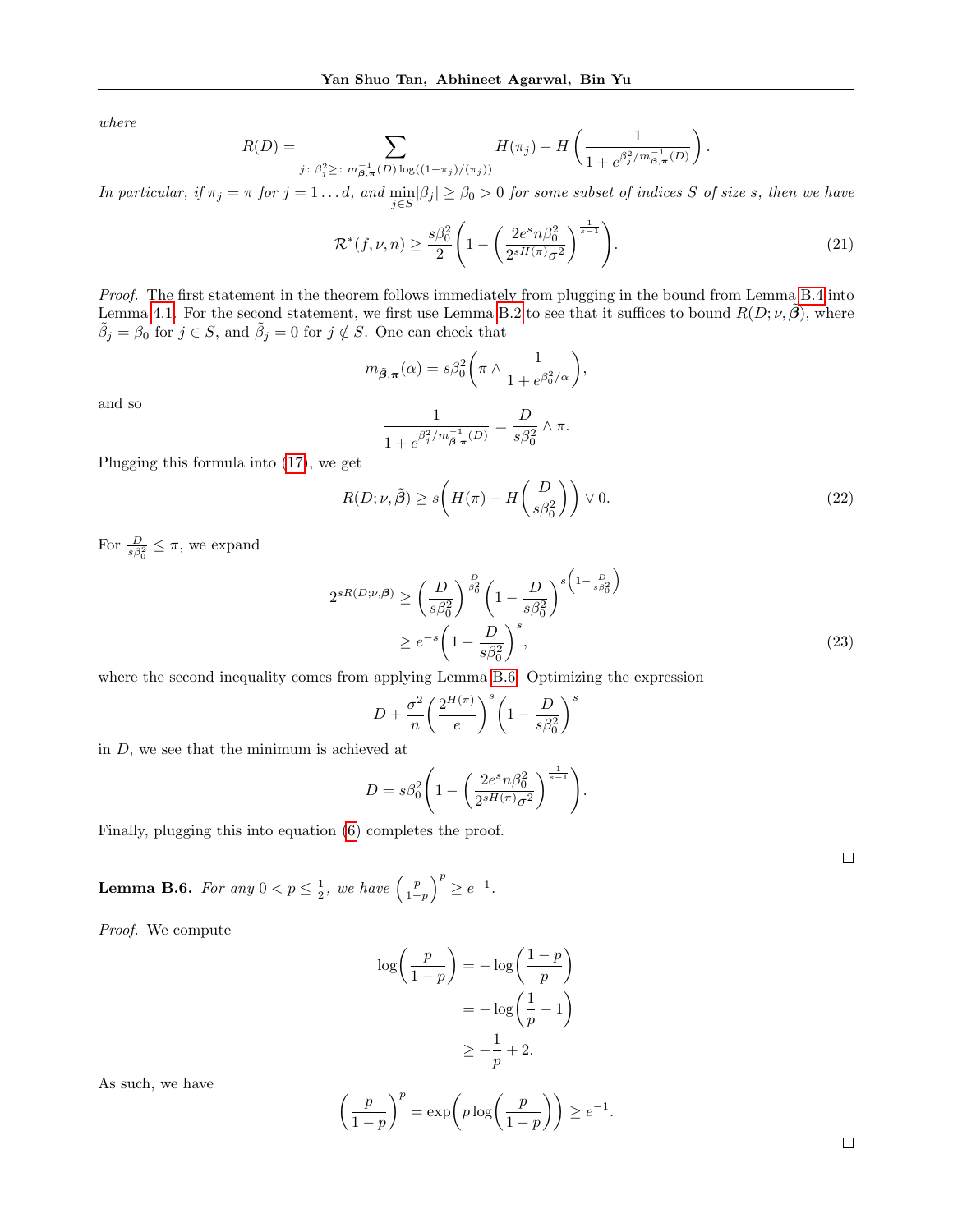#### <span id="page-17-1"></span>C Proofs for covering argument

The primary goal of this section is to prove the following more general version of Theorem [5.1.](#page-5-3)

<span id="page-17-0"></span>**Theorem C.1** (Lower bound for additive models on unit length cube). Assume the regression model [\(1\)](#page-2-0), with f be defined as in [\(2\)](#page-2-3), and assume that the covariate space is the unit length cube  $[0,1]^d$ . Suppose  $\phi_j \in C^1([0,1])$  $for j = 1, \ldots, d.$  Let  $I_1, I_2, \ldots, I_d \subset [0,1]$  be sub-intervals, and suppose that  $\boldsymbol{\beta} \in \mathbb{R}^d$  is a vector of non-negative values such that for each  $j = 1, \ldots, d$ ,

$$
\min_{t \in I_j} \left| \phi_j'(t) \right| \ge \beta_j.
$$

Denote  $\mathcal{K} = {\mathbf{x}: x_j \in I_j \text{ for } j = 1, ..., d}$ . Assume that  $\nu$  is a continuous distribution with density q, and denote  $q_{min} = \min_{\mathbf{x} \in \mathcal{K}} q(\mathbf{x})$ . Define the function  $g_{\boldsymbol{\beta}} \colon [0, \max_{j} \beta_j] \to \mathbb{R}$  via the formula

$$
g_{\beta}(\alpha) = \alpha^2 |\{j : \beta_j \ge \alpha\}| + \sum_{j : \beta_j < \alpha} \beta_j^2,\tag{24}
$$

and notice that it is strictly increasing and thus invertible on its domain. Then the oracle expected risk is lower bounded as

<span id="page-17-2"></span>
$$
\mathcal{R}^*(f,\nu,n) \ge \inf_{D>0} \left\{ D + \frac{\mu(\mathcal{K})\sigma^2}{4n} \prod_{j\colon \beta_j \ge g_\beta^{-1}(12D/q_{min}\mu(\mathcal{K}))} \left( \frac{\beta_j}{g_\beta^{-1}(12D/q_{min}\mu(\mathcal{K}))} \right) \right\},\tag{25}
$$

with the convention that  $g^{-1}_{\beta}(t) = \infty$  whenever t is out of the range of  $g_{\beta}$ . In particular, if  $\min_{j \in S} \min_{t \in I_j} |\phi'_j(t)| \ge$  $\beta_0 > 0$  for some subset of indices  $S \subset [d]$  of size s, then we have

$$
\mathcal{R}^*(f,\nu,n) \ge s\mu(\mathcal{K}) \left(\frac{\beta_0^2 q_{min}}{12}\right)^{s/(s+2)} \left(\frac{\sigma^2}{4n}\right)^{2/(s+2)}.\tag{26}
$$

We first work with the uniform measure, and relate the conditional variance over a cell with the weighted sum of its squared side lengths. This is the equivalent of [\(7\)](#page-4-3) in the rate-distortion argument.

<span id="page-17-4"></span>**Lemma C.2** (Variance and side lengths). Let  $\mu$  be the uniform measure on  $[0,1]^d$ . Let  $\mathcal{C} \subset [0,1]^d$  be a cell. Let f be an additive model as in [\(2\)](#page-2-3), and assume that each component function  $\phi_j$  is continuously differentiable with  $\beta_j := \min_{a_j \leq t \leq b_j} |\phi_j'(t)|$ , where  $a_j$  and  $b_j$  are the lower and upper limits respectively of C with respect to coordinate j. Then we have

<span id="page-17-3"></span>
$$
\text{Var}_{\mu}\{f(\mathbf{x}) \mid \mathbf{x} \in \mathcal{C}\} \ge \frac{1}{6} \sum_{j=1}^{d} \beta_j^2 (b_j - a_j)^2. \tag{27}
$$

*Proof.* Note that  $\phi_1(x_1), \ldots, \phi(x_j)$  are independent given the uniform distribution on C. As such, we have

$$
\operatorname{Var}\{f(\mathbf{x}) \mid \mathbf{x} \in \mathcal{C}\} = \sum_{j=1}^{d} \operatorname{Var}\{\phi_j(x_j) \mid \mathbf{x} \in \mathcal{C}\}.
$$

We can then further write

$$
\text{Var}\{\phi_j(x_j) \mid \mathbf{x} \in \mathcal{C}\} = \frac{1}{2} \mathbb{E}\left\{ \left(\phi_j(t) - \phi_j(t')\right)^2 \right\}
$$

where  $t, t'$  are independent random variables drawn uniformly from  $[a_j, b_j]$ . For fixed  $t, t'$ , we use the mean value theorem together with our lower bound on  $|\phi'_j|$  to write

$$
(\phi_j(t) - \phi_j(t'))^2 = \phi'_j(\tilde{t})^2(t - t')^2 \ge \beta_j^2(t - t')^2.
$$

Since the expectation of the right hand side satisfies

$$
\mathbb{E}\left\{\beta_j^2(t-t')^2\right\} = \frac{\beta_j^2(b_j-a_j)^2}{6},
$$

we immediately obtain [\(27\)](#page-17-3).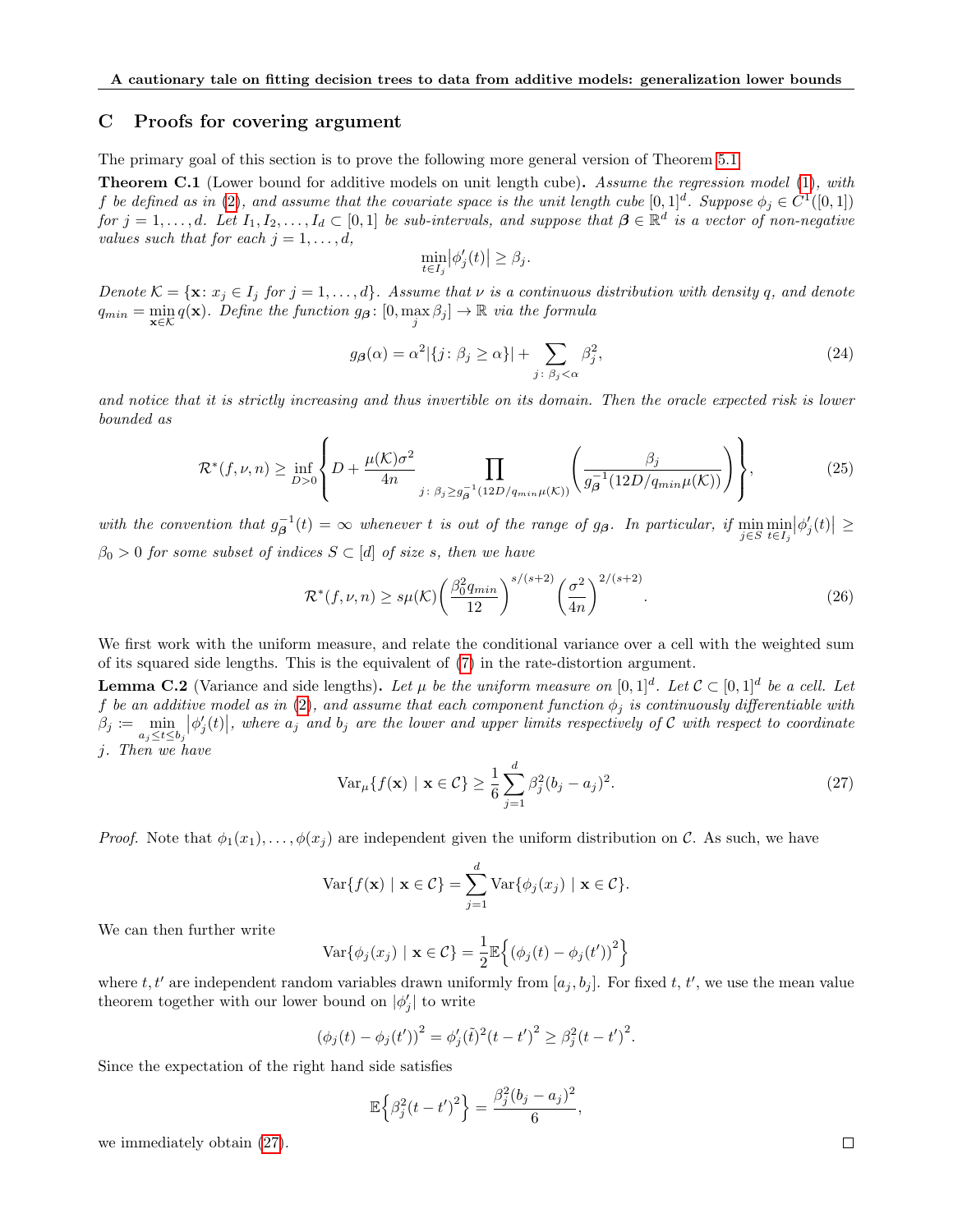Next, we use this to compute the maximum volume of a cell under a constraint on its conditional variance. This is similar to the argument in the proof of Theorem [4.2.](#page-5-2)

<span id="page-18-0"></span>**Lemma C.3** (Variance and volume). Assume the conditions of Lemma [C.2,](#page-17-4) and that

$$
\text{Var}_{\mu}\{f(\mathbf{x}) \mid \mathbf{x} \in \mathcal{C}\} \leq D.
$$

Then the volume of  $C$  satisfies the upper bound

$$
\mu(\mathcal{C}) \le \prod_{j \colon \beta_j \ge g_{\beta}^{-1}(6D)} \left( \frac{g_{\beta}^{-1}(6D)}{\beta_j} \right). \tag{28}
$$

*Proof.* Let  $l_j = b_j - a_j$  denote the side length of C along coordinate j. By Lemma [C.2,](#page-17-4) we have  $\sum_{j=1}^d \beta_j^2 (b_j - a_j)^2 \le$ 6D. Since  $\mu(\mathcal{C}) = \prod_{j=1}^d l_j$ , we therefore need to solve the convex optimization problem:

$$
\min \prod_{j=1}^d l_j^{-1} \quad \text{s.t.} \quad \sum_{j=1}^d \beta_j^2 l_j^2 \le 6D, \quad l_j \le 1 \text{ for } j = 1, 2, \dots, d.
$$

The Lagrangian of this program is

$$
L(l, \lambda) = \prod_{j=1}^{d} l_j^{-1} + \lambda_0 \left( \sum_{j=1}^{d} \beta_j^2 l_j^2 - 6D \right) + \sum_{j=1}^{d} \lambda_j (l_j - 1).
$$

Differentiating with respect to  $l_j$ , we get

$$
\frac{dL}{dl_j} = -l_j^{-2} \prod_{k \neq j} l_k^{-1} + 12\lambda_0 \beta_j^2 l_j + \lambda_j.
$$

Let  $l_j^*, j = 1, \ldots, d$  and  $\lambda_j^*, j = 0, \ldots, d$  denote the solution to the KKT conditions. Our goal is to solve for the  $l_j^*$ 's. The above equation yields

$$
(l_j^*)^2 = \frac{1}{12\lambda_0^*\beta_j^2\prod_{j=1}^d l_j^*} - \frac{\lambda_j^*l_j^*}{12\lambda_0^*\beta_j^2}.
$$

Notice that the first term is proportional to  $\beta_j^{-2}$ . Furthermore, by complementary slackness, we have  $\lambda_j^* = 0$  or  $l_j^* = 1$  for each j. If the former holds, then the second term is equal to 0, so that  $l_j^* = \alpha/\beta_j$  for some constant  $\alpha$ . Putting everything together, we get

<span id="page-18-1"></span>
$$
l_j^* = \frac{\alpha}{\beta_j} \wedge 1 \tag{29}
$$

where  $\alpha$  is chosen so that

$$
6D = \sum_{j=1}^d \beta_j^2 (l_j^*)^2 = g_{\boldsymbol{\beta}}(\alpha).
$$

This implies that

$$
\mu(\mathcal{C}) \le \prod_{j=1}^d l_j^* = \prod_{j \colon \beta_j \ge g_\beta^{-1}(6D)} \left( \frac{g_\beta^{-1}(6D)}{\beta_j} \right)
$$

as we wanted.

The proof of this lemma allows us to interpret the function  $g_{\beta}$ : The value  $g_{\beta}(\alpha)$  is a bound for the weighted sum of optimal squared side lengths, given the choice of  $\alpha$  in [\(29\)](#page-18-1). Hence, for any  $D > 0$ ,  $g^{-1}_{\beta}(D)$  is the value of  $\alpha$  that ensures that this weighted sum, and hence the conditional variance, is bounded by the value  $D$ .

We are now ready to combine these ingredients to prove Theorem [C.1.](#page-17-0) The proof proceeds by first using Lemmas [C.4](#page-20-0) and [C.5](#page-21-2) to reduce to the case of uniform measure on a subset. Equipped with Lemma [C.3,](#page-18-0) we can then lower bound the size of the partition using a volumetric argument. More detailed calculations involving the  $g_{\beta}$ function yield the second statement.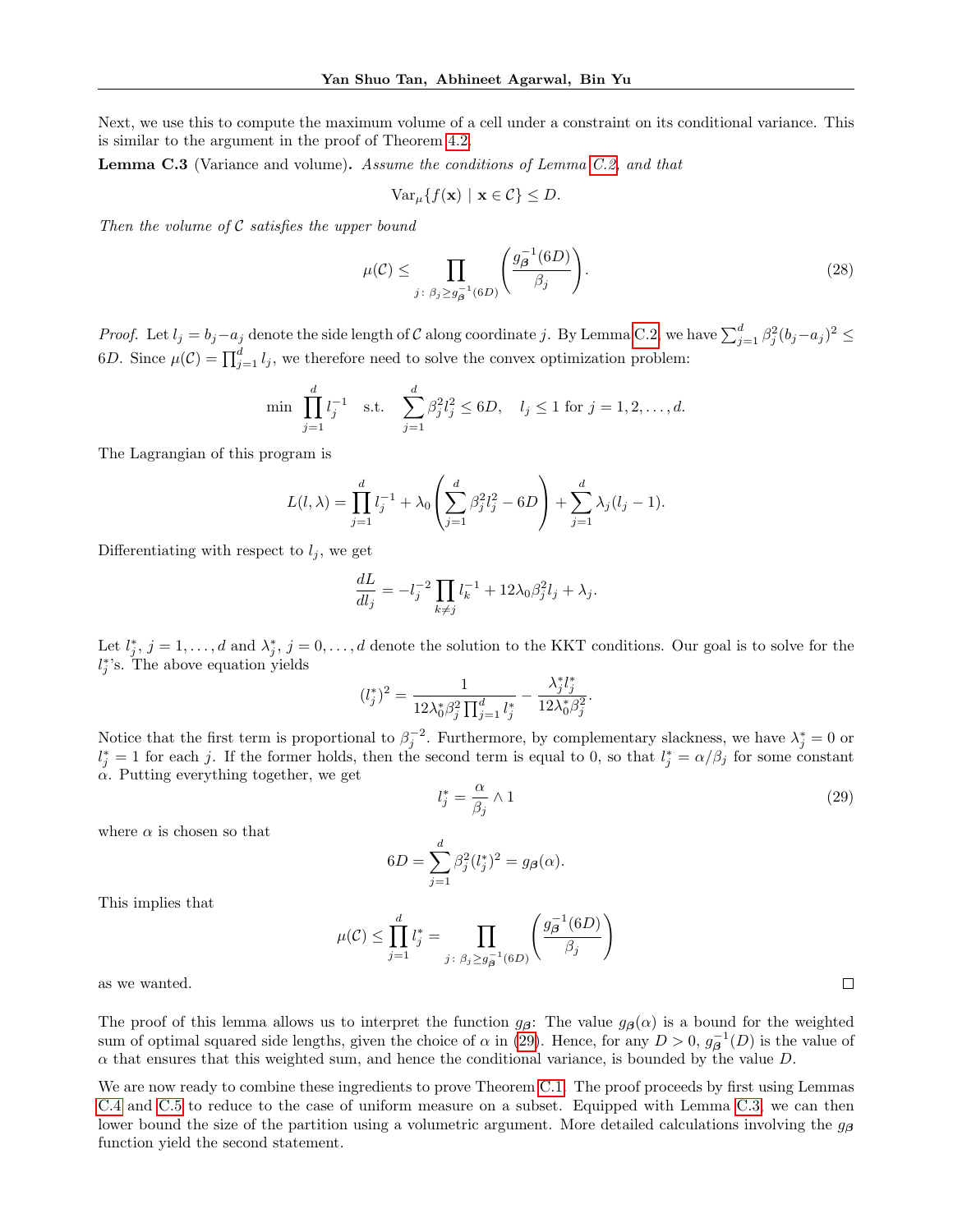Proof of Theorem [C.1.](#page-17-0) Let  $\mathfrak p$  be any permissible partition. Define

$$
D := \sum_{\mathcal{C} \in \mathfrak{p}} \text{Var}_{\nu} \{ f(\mathbf{x}) \mid \mathbf{x} \in \mathcal{C} \} \nu \{ \mathcal{C} \}.
$$

The goal is now to find a lower bound on  $|\mathfrak{p}|$  in terms of D. To do this, we first transform the above bound via Lemma [C.4](#page-20-0) and Lemma [C.5](#page-21-2) to get

$$
D \geq q_{min} \sum_{\mathcal{C} \in \mathfrak{p}} \text{Var}_{\mu} \{ f(\mathbf{x}) \mid \mathbf{x} \in \mathcal{C} \cap \mathcal{K} \} \mu \{ \mathcal{C} \cap \mathcal{K} \}.
$$

Dividing both sides by  $q_{min}\mu(\mathcal{K})$ , we get the expression

$$
\tilde{D} \geq \sum_{\mathcal{C} \in \mathfrak{p}} \tilde{p}(\mathcal{C}) \text{Var}_{\mu} \{ f(\mathbf{x}) \mid \mathbf{x} \in \mathcal{C} \cap \mathcal{K} \}
$$

where  $\tilde{D} \coloneqq \frac{D}{q_{min} \mu(K)}$ , and the weights  $\tilde{p}(C) \coloneqq \frac{\mu(C \cap K)}{\mu(K)}$  $\frac{(\mathcal{C} \cap \mathcal{K})}{\mu(\mathcal{K})}$  satisfy  $\sum_{\mathcal{C} \in \mathfrak{p}} \tilde{p}(\mathcal{C}) = 1$ . By Markov's inequality, we can therefore find a subcollection  $\mathfrak{C} \subset \mathfrak{p}$  such that the following two conditions hold:

<span id="page-19-0"></span>
$$
\sum_{\mathcal{C}\in\mathfrak{C}}\tilde{p}(\mathcal{C})\geq\frac{1}{2}\tag{30}
$$

and

<span id="page-19-1"></span>
$$
\text{Var}_{\mu}\{f(\mathbf{x}) \mid \mathbf{x} \in \mathcal{C} \cap \mathcal{K}\} \le 2\tilde{D}
$$
\n(31)

for  $C \in \mathfrak{C}$ . We now proceed as follows. First, we rewrite [\(30\)](#page-19-0) as

$$
\sum_{\mathcal{C}\in\mathfrak{C}}\mu\{\mathcal{C}\cap\mathcal{K}\}\geq \frac{\mu(\mathcal{K})}{2}.
$$

Next, noting that each  $C \cap K$ , being the intersection of two cells, is itself a cell, we can make use of Lemma [C.3](#page-18-0) and [\(31\)](#page-19-1) to get

$$
\mu(C \cap K) \leq \prod_{j \colon \beta_j \geq g_\beta^{-1}(12D/q_{min}\mu(K))} \left( \frac{g_\beta^{-1}(12D/q_{min}\mu(K))}{\beta_j} \right).
$$

Combining the last two statements and rearranging gives

<span id="page-19-2"></span>
$$
|\mathfrak{C}| \geq \frac{\mu(\mathcal{K})}{2} \prod_{j \colon \beta_j \geq g_\beta^{-1}(12D/q_{min}\mu(\mathcal{K}))} \left( \frac{\beta_j}{g_\beta^{-1}(12D/q_{min}\mu(\mathcal{K}))} \right). \tag{32}
$$

Since the right hand side of  $(32)$  is also a lower bound for  $|\mathfrak{p}|$ , we may plug it into  $(4)$  to get the first statement of the theorem.

For the second statement, it is easy to check that  $g_{\beta}(\alpha) \geq s\alpha^2$  for  $\alpha < \beta_0$ , and so we have

$$
g_{\beta}^{-1}(12D/q_{min}\mu(\mathcal{K})) \ge \left(\frac{12D}{sq_{min}\mu(\mathcal{K})}\right)^{1/2}.
$$

This implies that

$$
\prod_{j\colon\beta_j\ge g_\beta^{-1}(12D/q_{min}\mu(K))}\left(\frac{\beta_j}{g_\beta^{-1}(12D/q_{min}\mu(K))}\right)=\left(\frac{s\beta_0^2q_{min}\mu(K)}{12D}\right)^{s/2}.
$$

We plug this into the right hand side of [\(25\)](#page-17-2) and differentiate to get

$$
1 - \frac{s\mu(\mathcal{K})\sigma^2}{4n} \left(\frac{s\beta_0^2 q_{min} \mu(\mathcal{K})}{12}\right)^{s/2} D^{-s/2 - 1}.
$$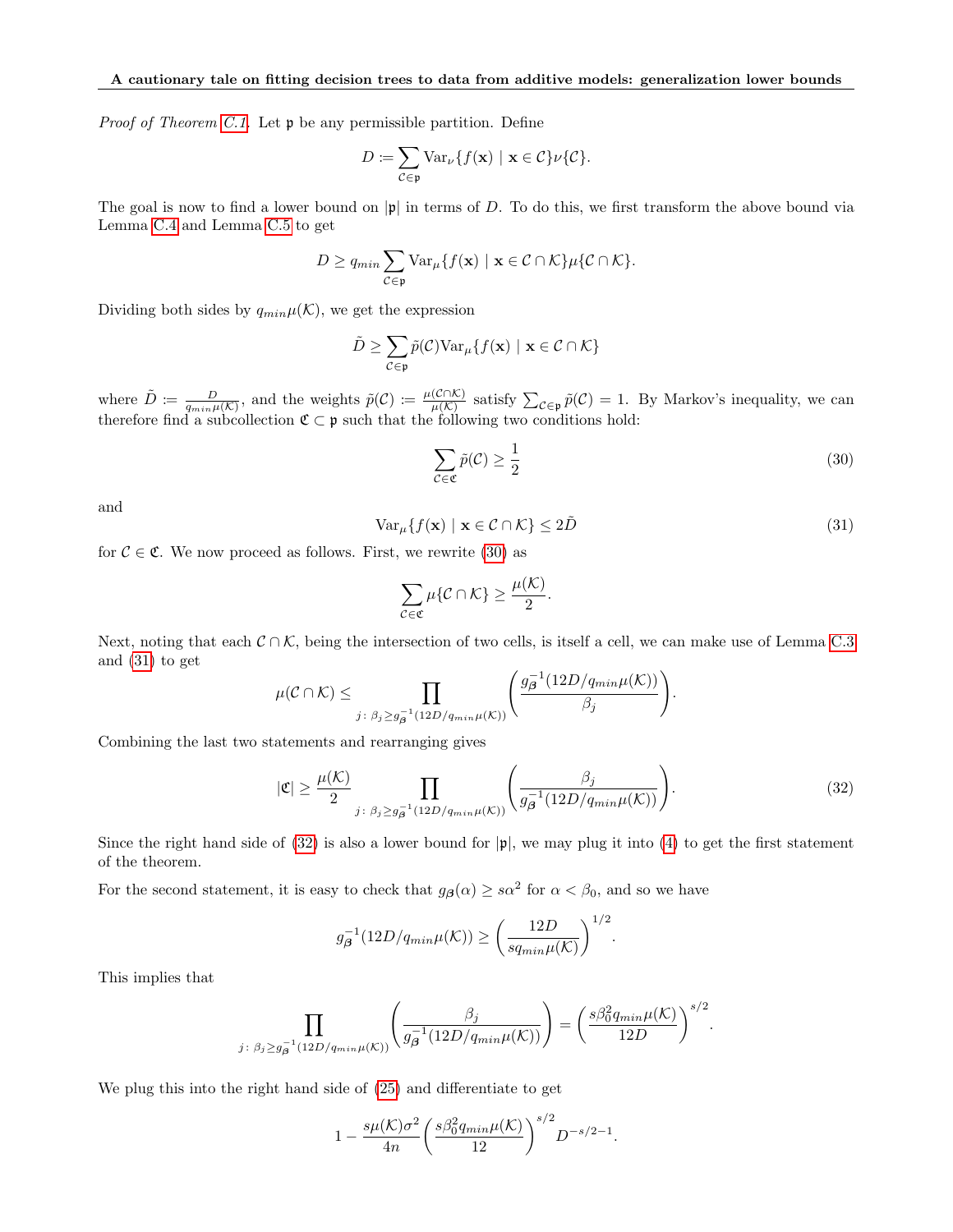Setting this to be zero and solving for D gives

$$
D = s\mu(\mathcal{K}) \left(\frac{\beta_0^2 q_{min}}{12}\right)^{s/(s+2)} \left(\frac{\sigma^2}{4n}\right)^{2/(s+2)},
$$

which gives us the bound we want.

Proof of Proposition [5.2.](#page-5-6) Similar to the proof of Lemma [C.2,](#page-17-4) we can show that

$$
\text{Var}_{\mu}\{f(\mathbf{x}) \mid \mathbf{x} \in \mathcal{C}\} \le \frac{\beta_{max}^2}{6} \sum_{j \in S} l_j(\mathcal{C})^2
$$

where  $l_i(\mathcal{C})$  is the length of  $\mathcal C$  along coordinate j. As such, if we set

$$
l_j = \left(\frac{D}{6s\|q\|_{\infty}\beta_{max}^2}\right)^{1/2} \wedge 1
$$

for  $j \in S$  and  $l_j = 1$  for  $j \notin S$ , then we have

$$
\text{Var}_{\nu}\{f(\mathbf{x}) \mid \mathbf{x} \in \mathcal{C}\} \leq D.
$$

Tessellating the unit cube with cells of these dimensions gives us a valid partition, whose approximation error is upper bounded by D. We count how many cells are in this partition using a volumetric argument. Each cell has Euclidean volume at least  $\left(\frac{D}{6s\|q\|_{\infty}\beta_{max}^2}\right)^{s/2}$ . Meanwhile, it is easy to see that the union of the cells is contained in a rectangular region with side lengths equal to 1 in the coordinates with index  $j \notin S$ , and equal to 2 in the coordinates with index  $j \in S$ . This means that there are at most  $\left(\frac{24s||q||_{\infty}\beta_{max}^2}{D}\right)^{s/2}$  cells.

Choose

$$
D = 24s||q||_{\infty} \beta_{max}^2 \left(\frac{\sigma^2}{n}\right)^{2/(s+2)}
$$

.

Then, the second term in [\(5\)](#page-3-2) is bounded by

$$
\frac{6\sigma^2}{n}\left(\frac{24s\|q\|\infty\beta_{max}^2}{D}\right)^{s/2} \le \frac{6\sigma^2}{n}\left(\frac{n}{\sigma^2}\right)^{\frac{2}{s+2}\cdot\frac{s}{2}} = 6\left(\frac{\sigma^2}{n}\right)^{2/(s+2)}.
$$

Finally, to take care of the error term  $E(\mathfrak{p})$ , we compute

$$
(1 - \nu\{\mathcal{C}\})^n = \left(1 - \left(\frac{D}{24s\beta_{max}}\right)^{s/2}\right)^n
$$

$$
= \left(1 - \left(\frac{\sigma^2}{n}\right)^{s/(s+2)}\right)^n
$$

$$
\leq \exp\left(-n\left(\frac{\sigma^2}{n}\right)^{s/(s+2)}\right)
$$

$$
= \exp\left(-\sigma^{2s/(s+2)}n^{2/(s+2)}\right).
$$

This allows us to bound

$$
E(\mathfrak{p}) \le ||f||_{\infty}^2 \exp\left(-\sigma^{2s/(s+2)} n^{2/(s+2)}\right)
$$

Plugging these values into [\(5\)](#page-3-2) completes the proof.

<span id="page-20-0"></span>**Lemma C.4** (Change of measure). Let v be a distribution on  $[0,1]^d$ . Let  $\mathcal{C} \subset [0,1]^d$  be a cell such that v has density  $q(x)$  on C satisfying  $\min_{\mathbf{x} \in C} q(\mathbf{x}) \geq q_{min}$ . Then we have

$$
\text{Var}_{\nu}\{f(\mathbf{x}) \mid \mathbf{x} \in \mathcal{C}\} \nu\{\mathcal{C}\} \ge q_{min} \text{Var}_{\mu}\{f(\mathbf{x}) \mid \mathbf{x} \in \mathcal{C}\} \mu\{\mathcal{C}\}.
$$
\n(33)

.

 $\Box$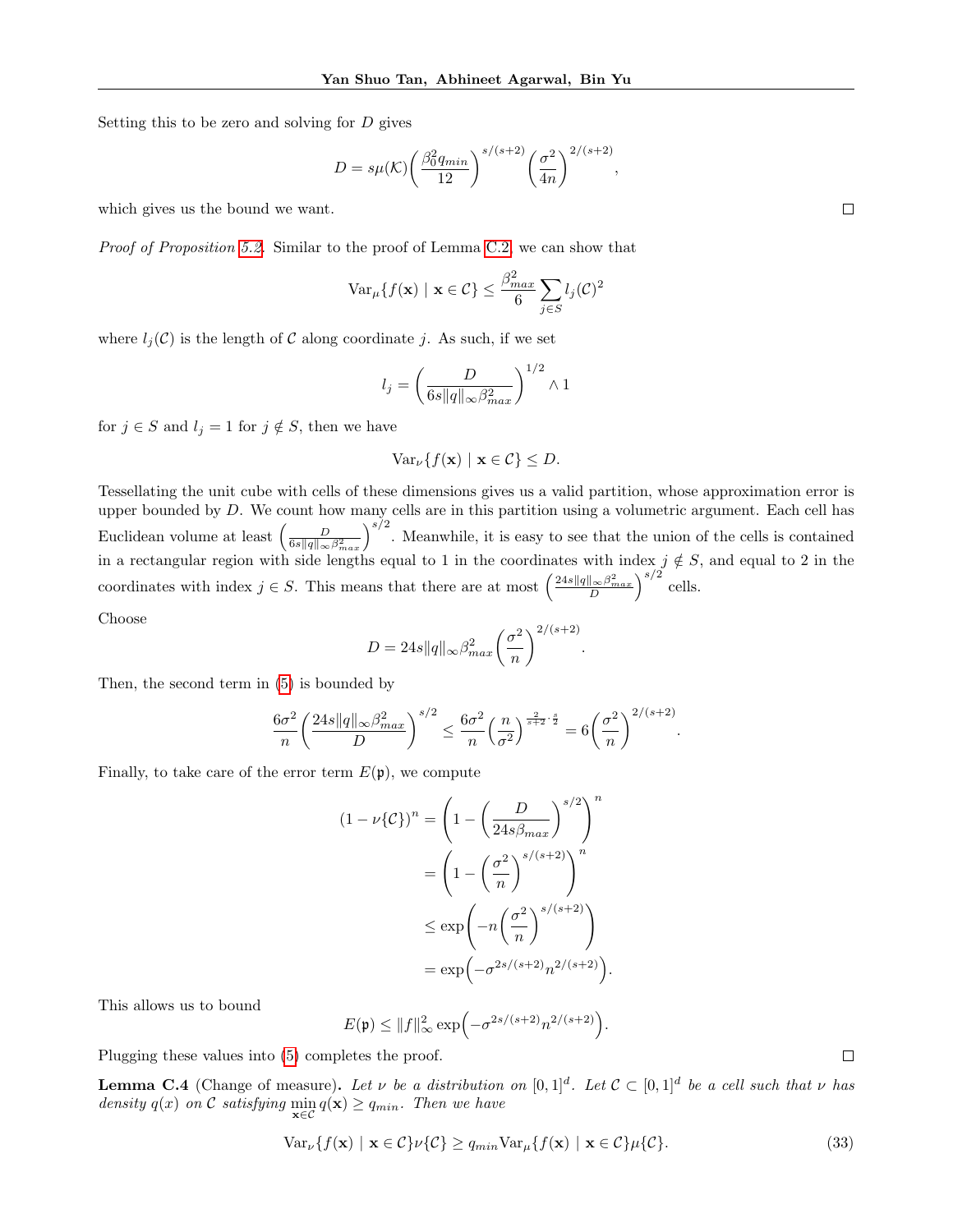Proof. We compute

$$
\operatorname{Var}_{\nu}\{f(\mathbf{x}) \mid \mathbf{x} \in C\} \nu\{C\} = \int_{\mathbf{x} \in C} (f(\mathbf{x}) - \mathbb{E}\{f(\mathbf{x}) \mid \mathbf{x} \in C\})^2 q(\mathbf{x}) d\mathbf{x}
$$
  
\n
$$
\geq q_{min} \int_{\mathbf{x} \in C} (f(\mathbf{x}) - \mathbb{E}\{f(\mathbf{x}) \mid \mathbf{x} \in C\})^2 d\mathbf{x}
$$
  
\n
$$
= q_{min} \operatorname{Var}_{\mu}\{f(\mathbf{x}) \mid \mathbf{x} \in C\} \mu\{C\}.
$$

<span id="page-21-2"></span>**Lemma C.5** (Restricting to sub-rectangle). Let v be a distribution on  $[0,1]^d$ . Let  $\mathcal{C}_1 \subset \mathcal{C}_2 \subset [0,1]^d$  be nested cells. Then

$$
\text{Var}_{\nu}\lbrace f(\mathbf{x}) \mid \mathbf{x} \in C_1 \rbrace \nu \lbrace C_1 \rbrace \leq \text{Var}_{\nu} \lbrace f(\mathbf{x}) \mid \mathbf{x} \in C_2 \rbrace \nu \lbrace C_2 \rbrace \tag{34}
$$

Proof. This is proved similarly to the previous lemma.

### <span id="page-21-0"></span>D Numerical Experiments

Details of experimental design and algorithm settings for our numerical experiments with tree-based methods fitted to sparse linear models with continuous and Boolean features is shown below. Results are displayed in Figures [2](#page-21-1) and [3](#page-22-0) for the continuous and Boolean case respectively.

**Experimental design:** For Figures [2](#page-21-1) and [3,](#page-22-0) we simulate data from a sparse linear generative model  $y = \beta^T \mathbf{x} + \epsilon$ with  $\mathbf{x} \sim \text{Unif}([0,1]^d)$  and  $\mathbf{x} \sim \text{Unif}(\{0,1\}^d)$  respectively. In all of the experiments, we varied n, but fixed  $d = 50$ ,  $\sigma^2 = 0.01$ , and set  $\beta_j = 1$  for  $j = 1, \ldots, s$ , and  $\beta_j = 0$  otherwise, where s is a sparsity parameter. We ran the experiments with both  $s = 10$  and  $s = 20$ , and plotted the results for each setting in panel A and panel B respectively for all of the figures. We computed the generalization error using a test set of size 500, averaging the results over 25 runs.

Algorithm settings: The algorithm settings are identical to those as described in Section [5.](#page-5-7)



<span id="page-21-1"></span>Figure 2: Scaling of the test set error for CART and RF for a sparse linear generative model  $y = \beta^T \mathbf{x} + \epsilon$  with  $\mathbf{x} \sim \text{Unif}([0,1]^d)$ . We show the scaling with respect to n for  $(\mathbf{A}) s = 10$ , and  $(\mathbf{B}) s = 20$ .